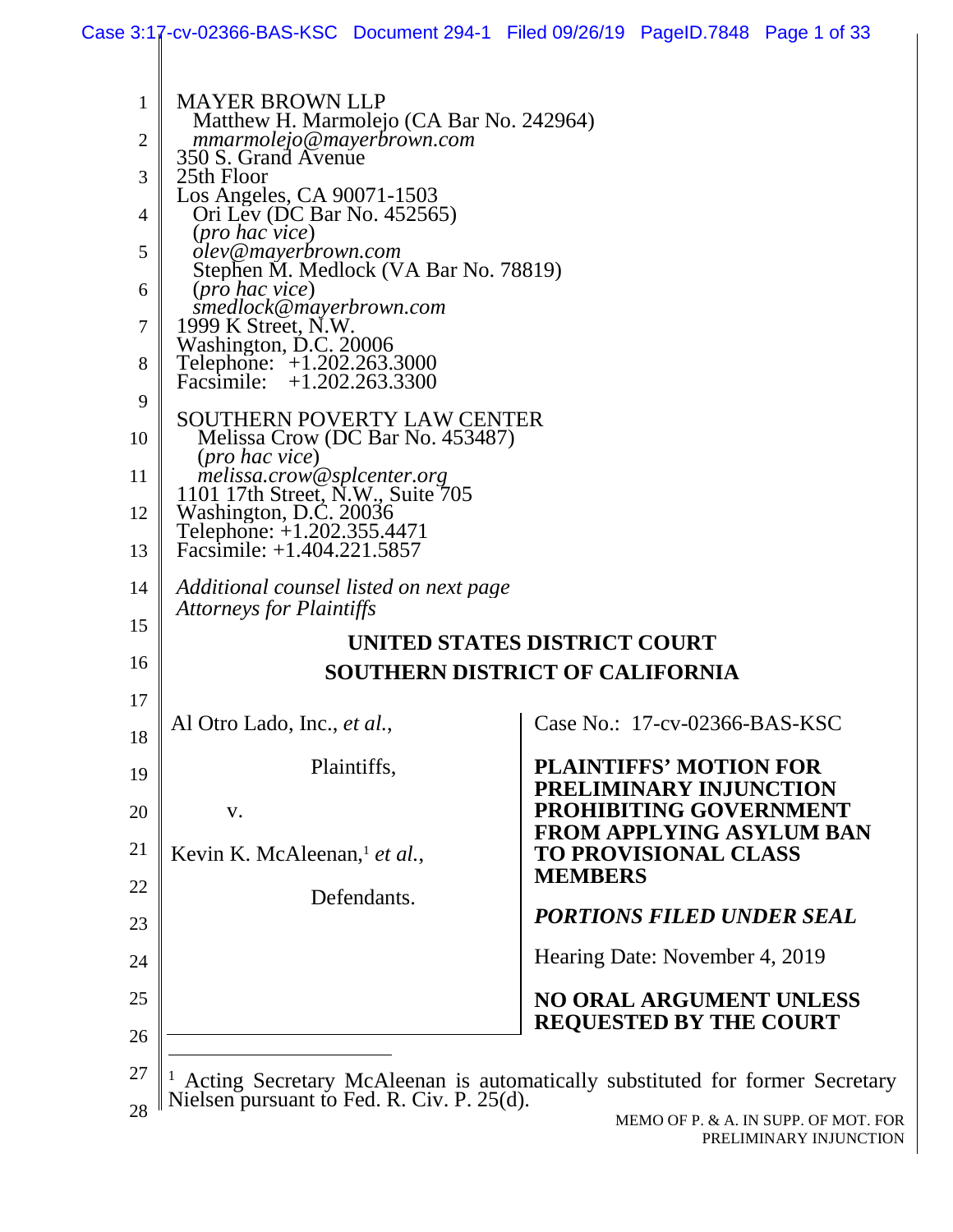| $\mathbf{1}$   | <b>CENTER FOR CONSTITUTIONAL RIGHTS</b>                                         |
|----------------|---------------------------------------------------------------------------------|
| $\overline{c}$ | Baher Azmy (NY Bar No. 2860740) (pro hac vice)                                  |
| 3              | bazmy@ccrjustice.org<br>Ghita Schwarz (NY Bar No. 3030087) (pro hac vice)       |
|                | gschwarz@ccrjustice.org<br>Angelo Guisado (NY Bar No. 5182688) (pro hac vice)   |
| 4              | aguisado@ccrjustice.org                                                         |
| 5              | 666 Broadway, 7th Floor<br>New York, NY 10012                                   |
| 6              | Telephone: +1.212.614.6464                                                      |
| $\overline{7}$ | Facsimile: +1.212.614.6499                                                      |
| 8              | SOUTHERN POVERTY LAW CENTER                                                     |
| 9              | Mary Bauer (VA Bar No. 31388) (pro hac vice)<br>mary.bauer@splcenter.org        |
| 10             | 1000 Preston Ave.<br>Charlottesville, VA 22903                                  |
| 11             | Sarah Rich (GA Bar No. 281985) (pro hac vice)                                   |
| 12             | sarah.rich@splcenter.org<br>Rebecca Cassler (MN Bar No. 0398309) (pro hac vice) |
|                | rebecca.cassler@splcenter.org<br>150 E. Ponce de Leon Ave., Suite 340           |
| 13             | Decatur, GA 30030                                                               |
| 14             | AMERICAN IMMIGRATION COUNCIL                                                    |
| 15             | Karolina Walters (DC Bar No. 1049113) (pro hac vice)                            |
| 16             | kwalters@immcouncil.org<br>1331 G St. NW, Suite 200                             |
| 17             | Washington, D.C. 20005                                                          |
| 18             | Telephone: +1.202.507.7523<br>Facsimile: +1.202.742.5619                        |
| 19             |                                                                                 |
| 20             |                                                                                 |
| 21             |                                                                                 |
| 22             |                                                                                 |
| 23             |                                                                                 |
| 24             |                                                                                 |
| 25             |                                                                                 |
| 26             |                                                                                 |
| 27             |                                                                                 |
| 28             |                                                                                 |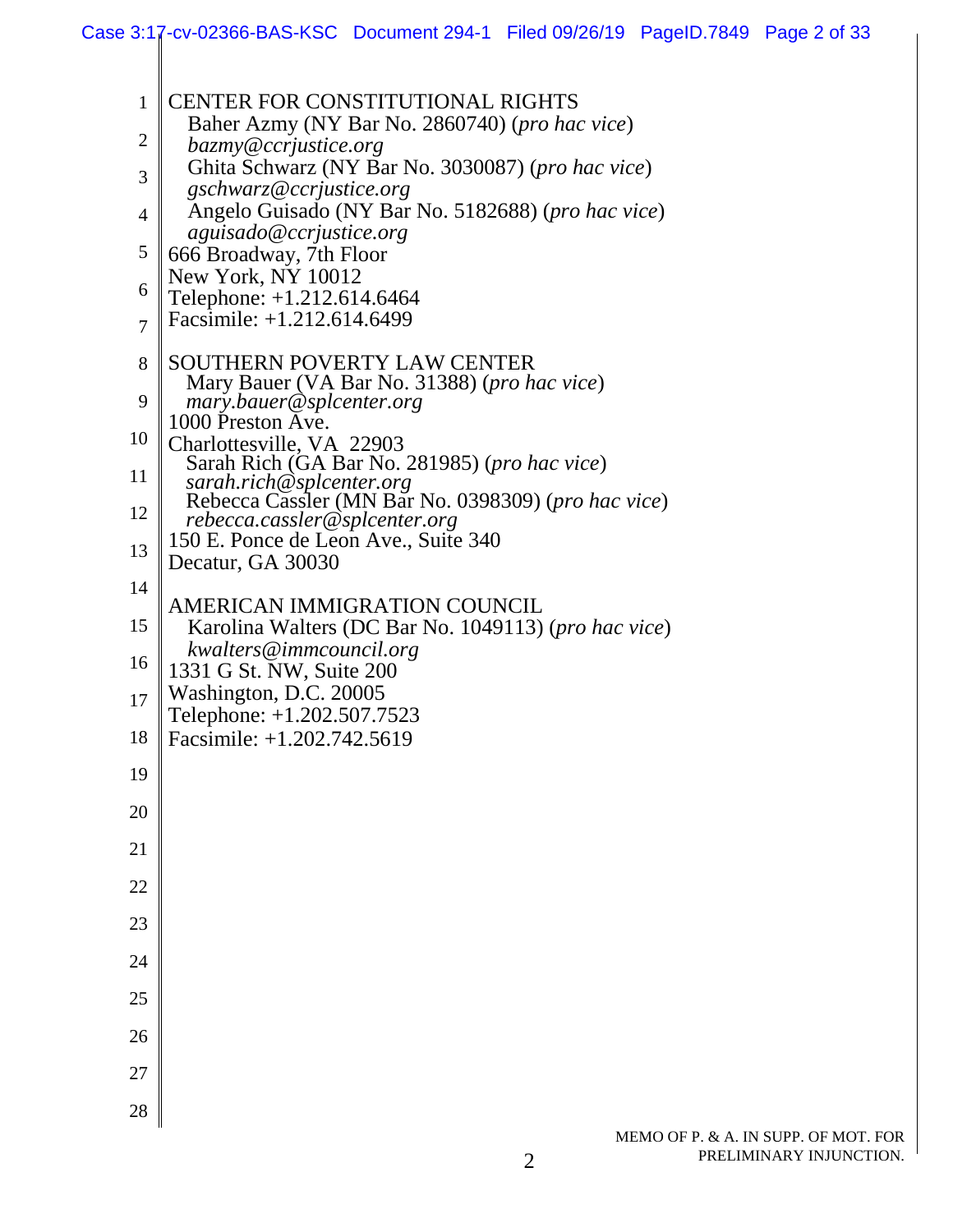|                | Case 3:17-cv-02366-BAS-KSC Document 294-1 Filed 09/26/19 PageID.7850 Page 3 of 33                                                                                               |      |
|----------------|---------------------------------------------------------------------------------------------------------------------------------------------------------------------------------|------|
| 1              | <b>TABLE OF CONTENTS</b>                                                                                                                                                        |      |
| $\overline{2}$ |                                                                                                                                                                                 | Page |
| 3              |                                                                                                                                                                                 |      |
| 4              |                                                                                                                                                                                 |      |
|                | А.                                                                                                                                                                              |      |
| 5              | <b>B.</b>                                                                                                                                                                       |      |
| 6<br>7         | C.                                                                                                                                                                              |      |
|                |                                                                                                                                                                                 |      |
| 8              | ARGUMENT.                                                                                                                                                                       |      |
| 9<br>10        | BECAUSE PROVISIONAL CLASS MEMBERS WILL SUFFER<br>I.<br>IRREPARABLE INJURY AND ARE LIKELY TO SUCCEED ON THE MERITS, A PRELIMINARY INJUNCTION IS                                  |      |
| 11             |                                                                                                                                                                                 |      |
| 12             | Provisional Class Members Will Suffer Irreparable Injury<br>Absent Issuance of an Injunction Because They Will<br>Improperly Lose Their Right to Have Their Asylum Claims<br>A. |      |
| 13             | Decided on the Merits                                                                                                                                                           |      |
| 14             | Plaintiffs Are Likely to Succeed on the Merits of Their<br><b>B.</b>                                                                                                            |      |
| 15             | C.                                                                                                                                                                              |      |
| 16             | The Balance of Equities Tips Sharply in Provisional Class<br>Members' Favor and an Injunction Is in the Public Interest. 21                                                     |      |
| 17             | THE ALL WRITS ACT INDEPENDENTLY AUTHORIZES THE<br>П.<br>COURT TO PREVENT THE GOVERNMENT FROM<br>PREMATURELY EXTINGUISHING PROVISIONAL CLASS                                     |      |
| 18             | MEMBERS' CLAIMS THROUGH THE ASYLUM BAN                                                                                                                                          | 23   |
| 19             | Ш.                                                                                                                                                                              | .24  |
| 20             |                                                                                                                                                                                 |      |
| 21             |                                                                                                                                                                                 |      |
| 22             |                                                                                                                                                                                 |      |
| 23             |                                                                                                                                                                                 |      |
| 24             |                                                                                                                                                                                 |      |
| 25             |                                                                                                                                                                                 |      |
| 26             |                                                                                                                                                                                 |      |
| 27             |                                                                                                                                                                                 |      |
| 28             | MEMO OF P. & A. IN SUPP. OF MOT. FOR                                                                                                                                            |      |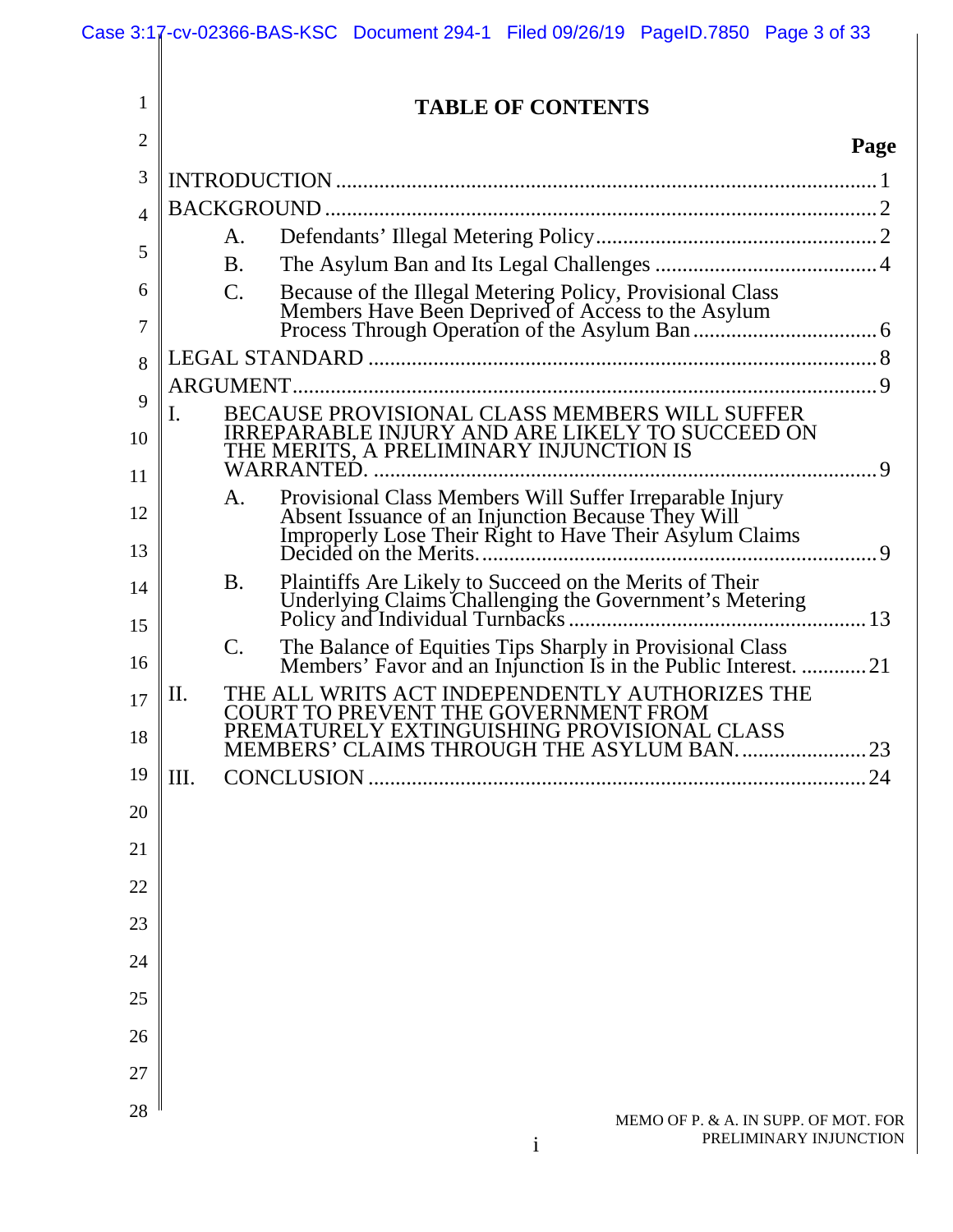| 1<br>2         | <b>TABLE OF AUTHORITIES</b><br>Page(s)                                                                      |
|----------------|-------------------------------------------------------------------------------------------------------------|
| 3              | <b>Cases</b>                                                                                                |
| 4              | Abdi v. Duke,                                                                                               |
| 5<br>6         | Adams v. United States,                                                                                     |
| $\overline{7}$ | All. for the Wild Rockies v. Cottrell,                                                                      |
| 8<br>9         | Apotex, Inc. v. FDA,                                                                                        |
| 10             | Arctic Zero, Inc. v. Aspen Hills, Inc.,                                                                     |
| 11<br>12       | Arizona Dream Act Coal. v. Brewer,                                                                          |
| 13             | Astrazeneca Pharm. LP v. Burwell,                                                                           |
| 14<br>15       | In re Baldwin-United Corp. (Single Premium Deferred Annuities Ins.<br>Litig.),                              |
| 16<br>17       |                                                                                                             |
| 18             | Bay Area Addiction Research & Treatment, Inc. v. City of Antioch,<br>179 F.3d 725 (9th Cir. 1999).<br>9<br> |
| 19<br>20       | Bennett v. Spear,<br>20                                                                                     |
| 21             | Boardman v. Pac. Seafood Grp.,                                                                              |
| 22<br>23       | California v. Azar,                                                                                         |
| 24<br>25       | California v. M&P Investments,                                                                              |

26 27 28 *Capital Area Immigrants' Rights Coalition v. Trump*, No. 1:19-cv-02117-TJK, 2019 WL 3436501 (D.D.C. 2019) ............................... 2 *Cazun v. Attorney Gen. United States*, 856 F.3d 249 (3d Cir. 2017) ............................................................................... 11

MEMO OF P. & A. IN SUPP. OF MOT. FOR PRELIMINARY INJUNCTION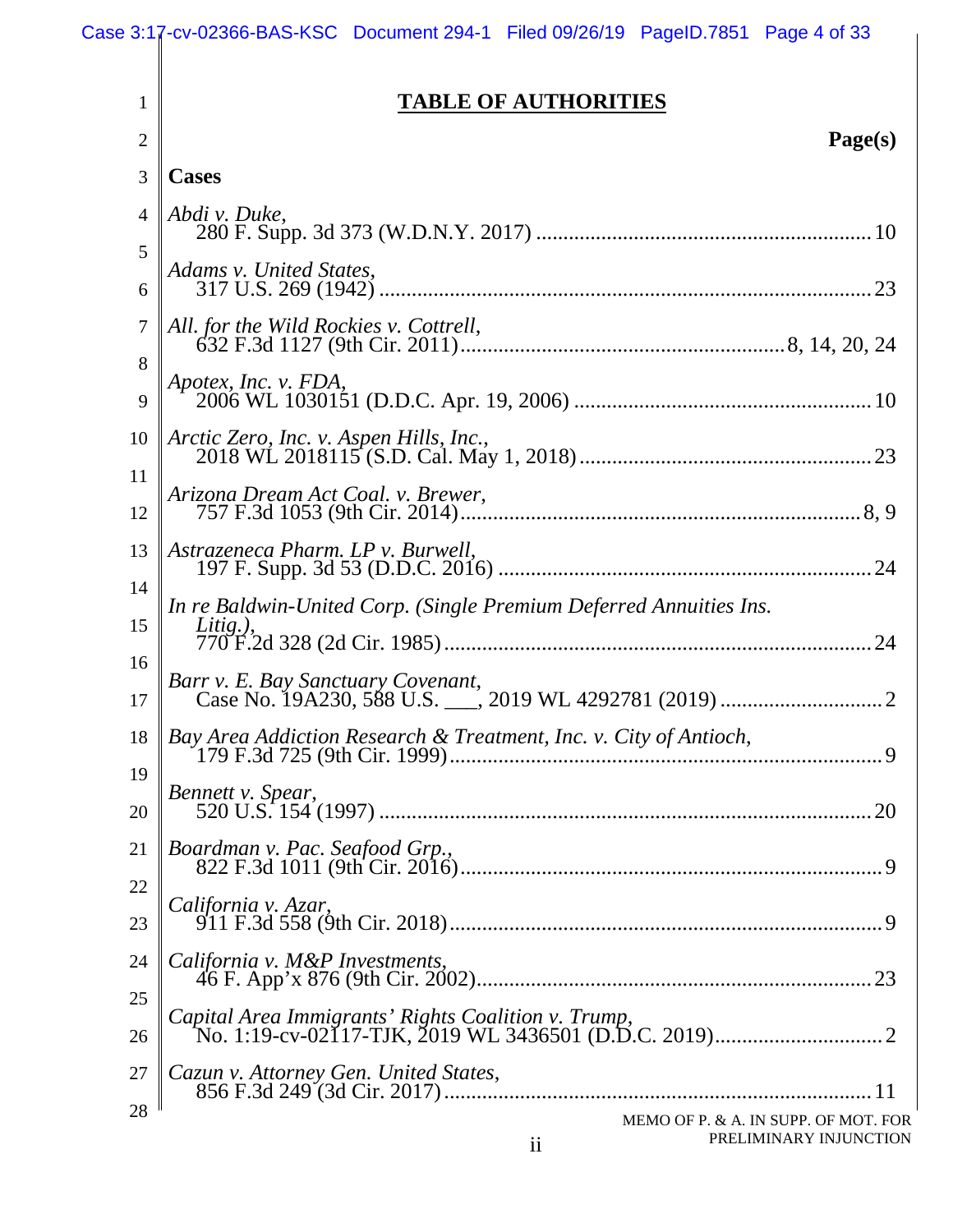|                     | Case 3:17-cv-02366-BAS-KSC Document 294-1 Filed 09/26/19 PageID.7852 Page 5 of 33                    |
|---------------------|------------------------------------------------------------------------------------------------------|
| 1                   | Drakes Bay Oyster Co. v. Jewell,                                                                     |
| $\overline{c}$<br>3 | E. Bay Sanctuary Covenant v. Barr,<br>385 F. Supp. 3d 922 (N.D. Cal. 2019), order reinstated, 391 F. |
| $\overline{4}$<br>5 | E. Bay Sanctuary Covenant v. Barr,                                                                   |
| 6                   | E. Bay Sanctuary Covenant v. Barr,                                                                   |
| 7<br>8              | E. Bay Sanctuary Covenant v. Trump,                                                                  |
| 9<br>10             | E. Bay Sanctuary Covenant v. Trump,                                                                  |
| 11                  | F.T.C. v. Dean Foods Co.,                                                                            |
| 12<br>13            |                                                                                                      |
| 14<br>15            | Hamilton v. Nakai,<br>Hernandez v. Sessions,                                                         |
| 16                  | INS v. Cardoza-Fonseca,                                                                              |
| 17<br>18            | INS v. Stevic,                                                                                       |
| 19<br>20            | Kirwa v. Dep't of Defense,                                                                           |
| 21                  |                                                                                                      |
| 22<br>23            | Leiva-Perez v. Holder,                                                                               |
| 24<br>25            | Michael v. INS,                                                                                      |
| 26                  | Nken v. Holder,                                                                                      |
| 27<br>28            | Partington v. Norris,                                                                                |
|                     | LO OF B & A IN SUBB OF MOT FOR                                                                       |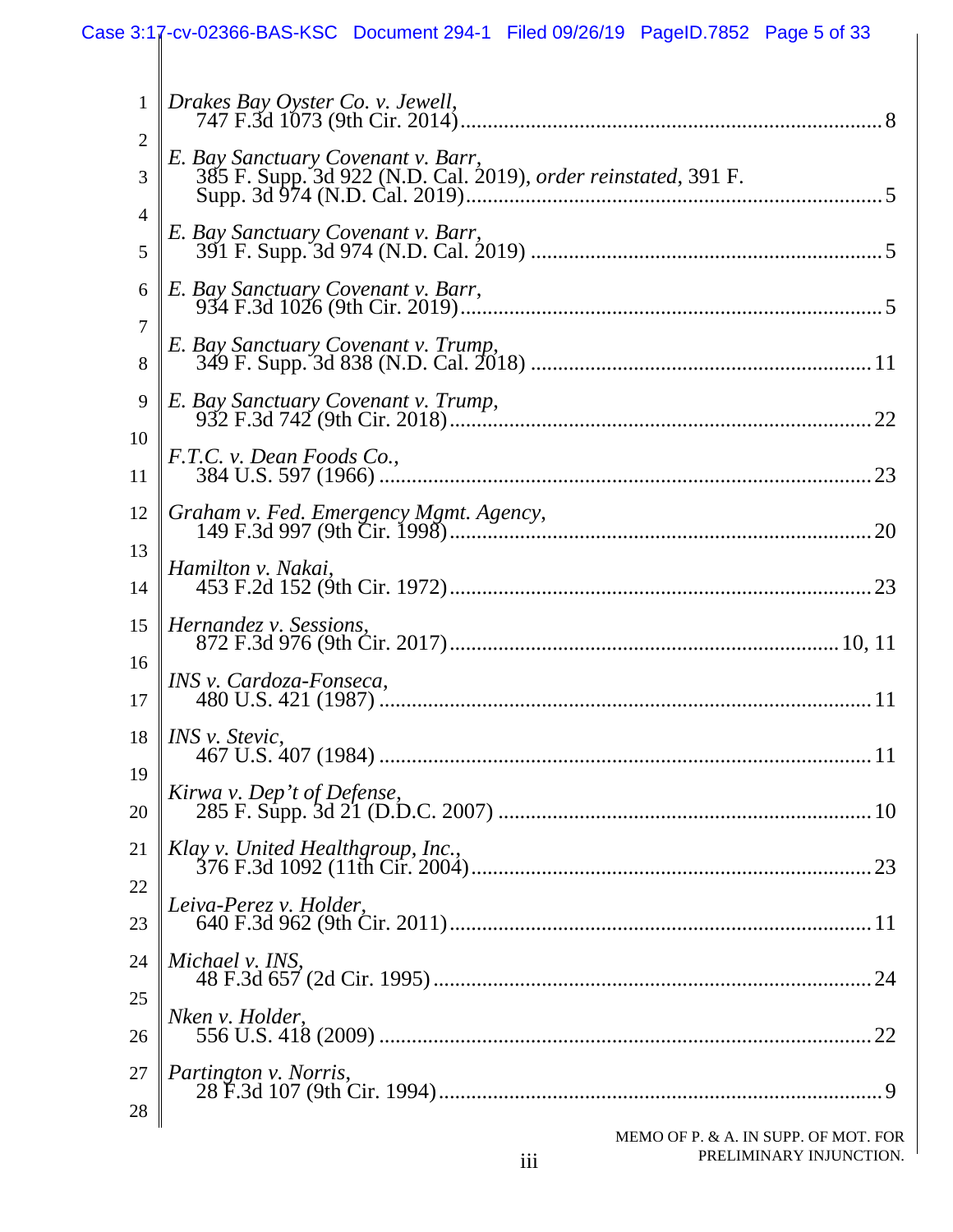|                | Case 3:17-cv-02366-BAS-KSC Document 294-1 Filed 09/26/19 PageID.7853 Page 6 of 33 |
|----------------|-----------------------------------------------------------------------------------|
| $\mathbf{1}$   | Ramirez v. U.S. Immigration & Customs Enf't,                                      |
| $\overline{2}$ |                                                                                   |
| 3              | Saravia for A.H. v. Sessions,                                                     |
| 4              | Securities and Exch. Comm'n v. G.C. George Sec., Inc.                             |
| 5              | Simula, Inc. v. Autoliv, Inc.,                                                    |
| 6              |                                                                                   |
| 7              | Singleton v. Kernan,                                                              |
| 8              | Small v. Avanti Health Sys., LLC,                                                 |
| 9              |                                                                                   |
| 10             | $S_y v.$ Holder,                                                                  |
| 11<br>12       | Textile Unlimited, Inc. v. A. BMH and Co.,                                        |
| 13             | Villanueva-Bustillos v. Marin,                                                    |
| 14             | Wagner v. Taylor,                                                                 |
| 15             |                                                                                   |
| 16             | Wakkary v. Holder,                                                                |
| 17             | Winter v. Nat. Res. Def. Council, Inc.,                                           |
| 18             |                                                                                   |
| 19             | <b>Statutes</b>                                                                   |
| 20             |                                                                                   |
| 21             |                                                                                   |
| 22             |                                                                                   |
| 23             |                                                                                   |
| 24             |                                                                                   |
| 25             |                                                                                   |
| 26             |                                                                                   |
| 27             | <b>Other Authorities</b>                                                          |
| 28             |                                                                                   |
|                | MEMO OF P. & A. IN SUPP. OF MOT. FOR<br>PRELIMINARY INJUNCTION.<br>iv             |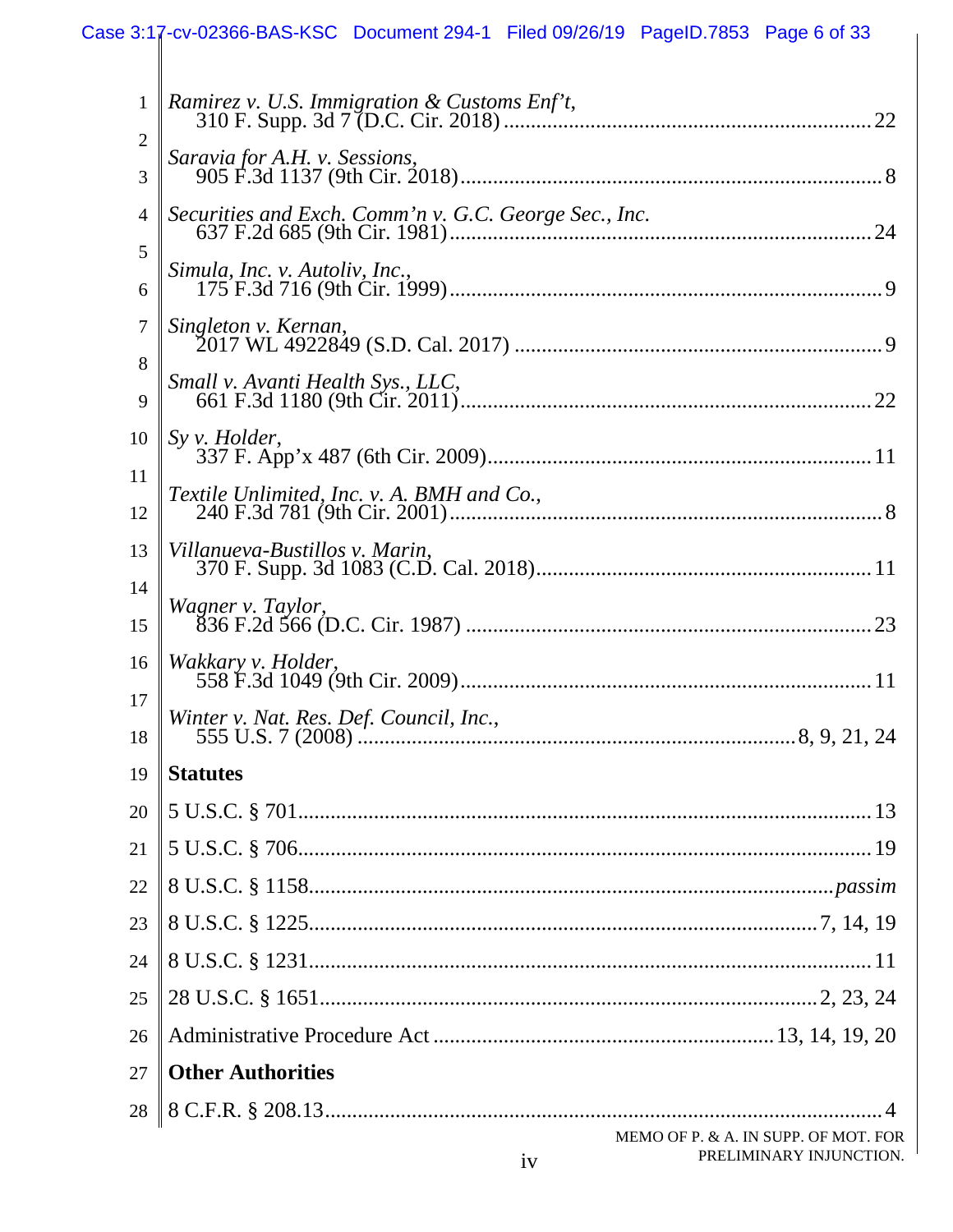# Case 3:17-cv-02366-BAS-KSC Document 294-1 Filed 09/26/19 PageID.7854 Page 7 of 33

| 1              |                                                                   |
|----------------|-------------------------------------------------------------------|
| $\overline{2}$ |                                                                   |
| 3              | 84 Fed. Reg. 33,829 (July 16, 2019), codified at 8 C.F.R. §       |
| 4              |                                                                   |
| 5              | 1967 Refugee Protocol, and the Convention Against Torture. 189    |
| 6              |                                                                   |
| 7              |                                                                   |
| 8              | Lindsay M. Harris, Withholding Protection, 50 COLUM. HUM. RTS. L. |
| 9              |                                                                   |
| 10             |                                                                   |
| 11             |                                                                   |
| 12             |                                                                   |
| 13             |                                                                   |
| 14             |                                                                   |
| 15             |                                                                   |
| 16             |                                                                   |
| 17             |                                                                   |
| 18             |                                                                   |
| 19             |                                                                   |
| 20             |                                                                   |
| 21             |                                                                   |
| $22\,$         |                                                                   |
| 23             |                                                                   |
| 24             |                                                                   |
| $25\,$         |                                                                   |
| 26             |                                                                   |
| 27             |                                                                   |
| 28             |                                                                   |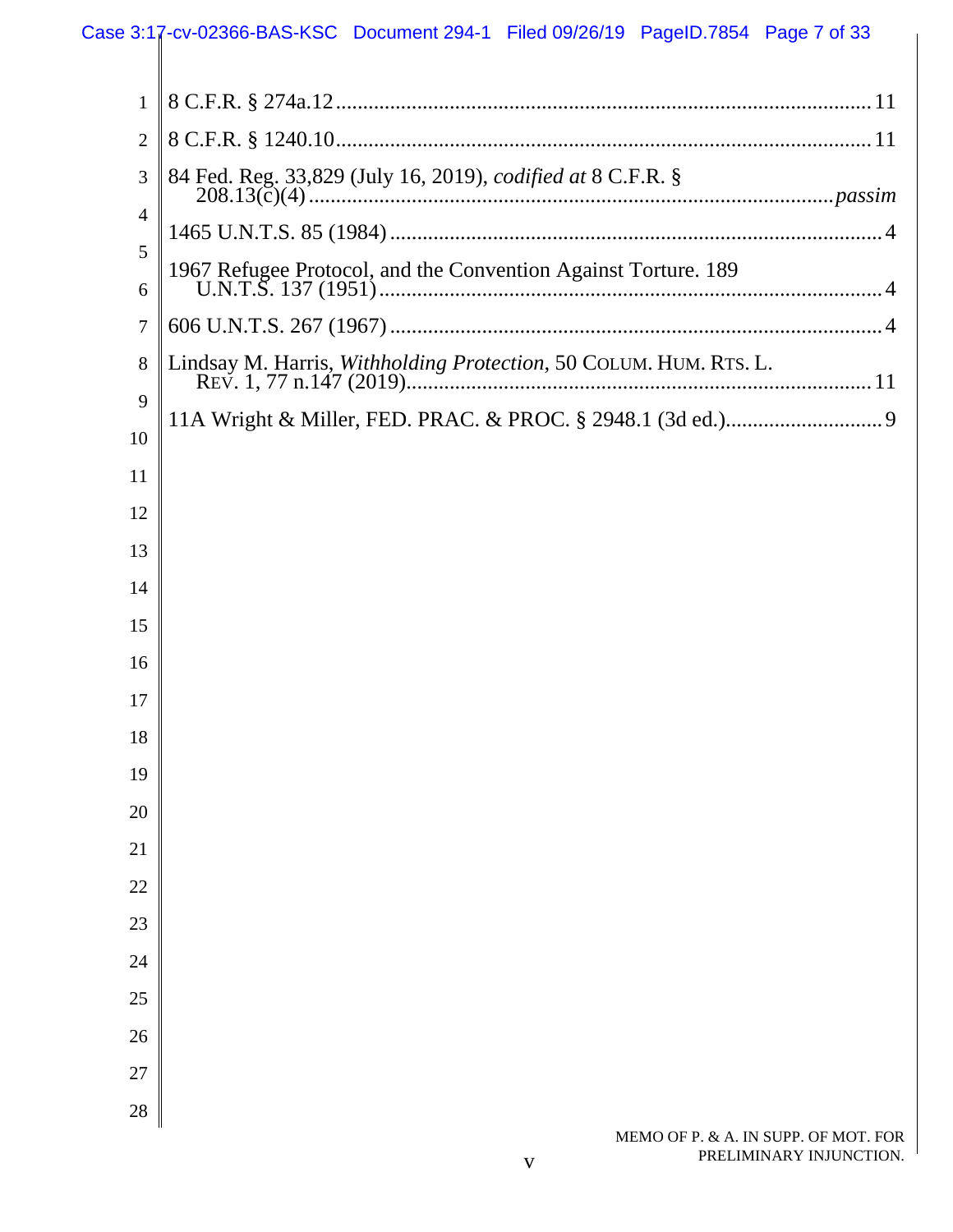### **INTRODUCTION**

2 3 4 5 6 7 8 9 10 11 12 13 14 15 16 17 18 After adopting a metering policy<sup>2</sup> that forces destitute asylum seekers to wait for protracted periods in dangerous Mexican border towns, the Government has taken yet another step to deny them access to the U.S. asylum process. Specifically, Defendants have attempted to pull the rug out from underneath law-abiding asylum seekers at the southern border by promulgating a new interim final rule (the "Asylum Ban," defined below), through which the Government effectively denies access to the U.S. asylum process to virtually all metered asylum seekers from countries other than Mexico. Critically, the very reason the provisional class members face application of the categorical prohibition in the Asylum Ban is the unlawful metering policy which forced them to wait in Mexico. These class members would have had their asylum claims heard under pre-existing law but for the illegal metering policy that is challenged in this case. Yet application of the Asylum Ban—and return to a class member's country of origin to face persecution—would effectively foreclose Plaintiffs' ability to challenge the metering policy. Plaintiffs seek a preliminary injunction to preserve the status quo and permit adjudication of their existing claims, by barring Defendants from applying the Asylum Ban to provisional class members, who were metered prior to the effective date of the Asylum Ban.

19 20 21 22 Provisional class members will suffer serious, irreparable injury if the Asylum Ban is applied to them. Once they become ineligible for asylum pursuant to the Asylum Ban, their ability to obtain relief in this case will be extinguished, depriving them of their continued right to litigate these pending claims and access the asylum

23

<sup>24</sup> 25 26 27 28 2 Plaintiffs allege that CBP's metering of asylum seekers at the southern border, referred to in this brief as the "metering policy," is part of a broader Turnback Policy that is aimed at restricting the number of asylum seekers inspected and processed at ports of entry. Turnbacks occur through metering as well as other tactics, such as use of physical force and coerced withdrawal of a claim of fear at a port of entry ("POE"). For purposes of the preliminary relief sought in this motion, Plaintiffs' allegations focus only on metering. Plaintiffs do not, however, concede that the Turnback Policy referenced in their Second Amended Complaint is limited to metering.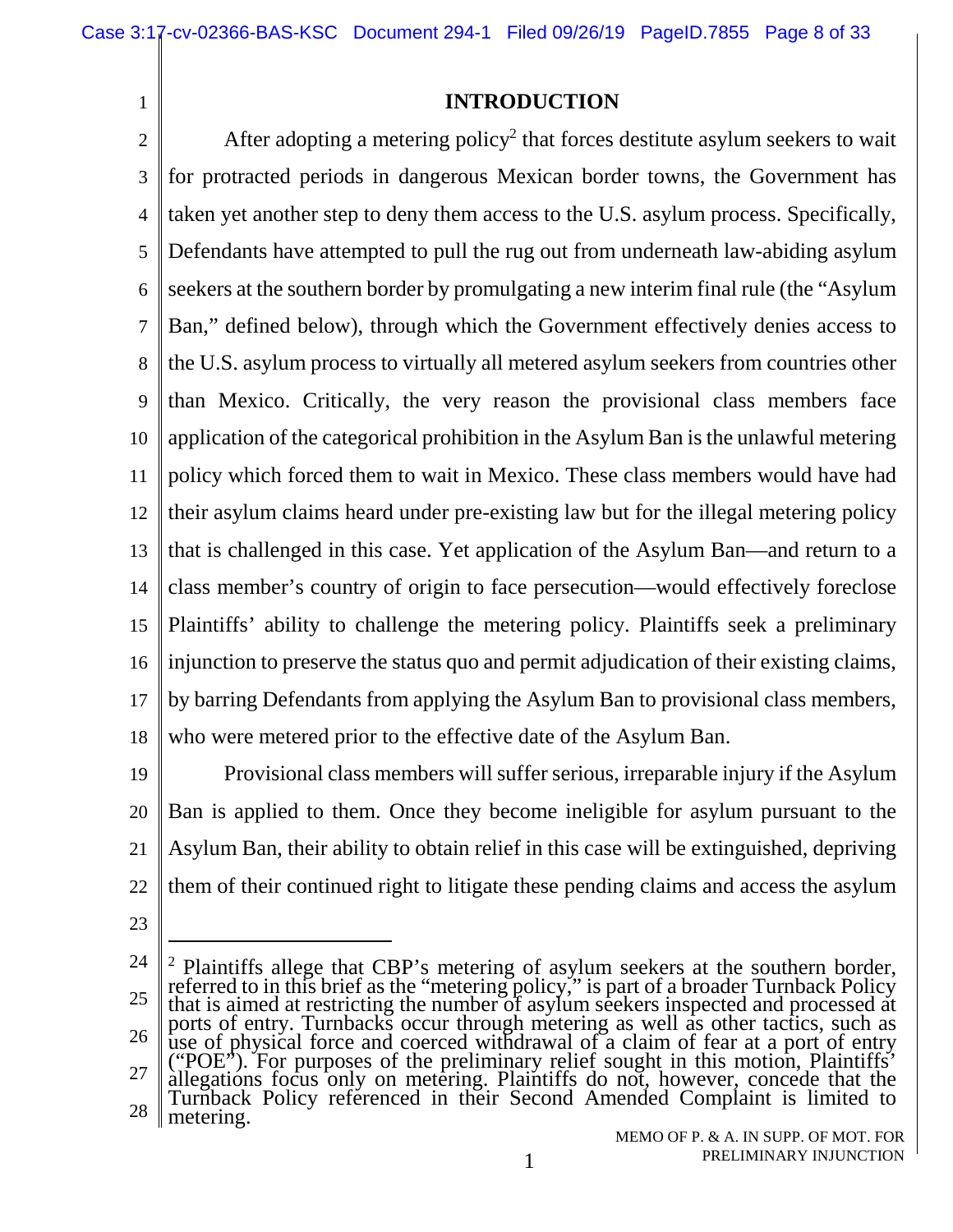1  $\mathfrak{D}$ 3 4 5 process. The balance of the equities tips sharply in favor of these class members, who attempted to follow the rules despite their fear and desperation, and sharply against the government, which illegally denied them access to the asylum process under the old rules. Finally, an injunction preventing application of the Asylum Ban to these class members is in the public interest.

6 7 8 9 10 11 12 13 14 15 16 17 18 19 20 21 To be clear, Plaintiffs are not challenging the Asylum Ban itself as part of this motion or in this case; those challenges are in active litigation already. *See Barr v. E. Bay Sanctuary Covenant*, Case No. 19A230, 588 U.S. \_\_\_, 2019 WL 4292781 (2019) ("Asylum Ban Order"); *Capital Area Immigrants' Rights Coalition v. Trump*, No. 1:19-cv-02117-TJK, 2019 WL 3436501 (D.D.C. 2019). Nor did Plaintiffs file this motion to seek a specific outcome in provisional class members' asylum cases. Rather, Plaintiffs seek to preserve the status quo through a prohibitory preliminary injunction or, in the alternative, via the Court's broad equitable power conferred by the All Writs Act, 28 U.S.C. § 1651(a), in order to preserve access to the asylum *process* for provisional class members pending this Court's determination on the merits of their claims challenging the Government's use of metering. Absent such modest judicial intervention, provisional class members are likely to be deemed categorically ineligible for asylum if they crossed into the United States after the Ban went into effect, even if they were illegally metered at a port of entry ("POE") before that date. That result would improperly extinguish meaningful relief on the claims challenging the metering policy that are under consideration by this Court.

22

#### **BACKGROUND**

23

#### **A. Defendants' Illegal Metering Policy**

MEMO OF P. & A. IN SUPP. OF MOT. FOR 24 25 26 27 28 For at least the past year and a half, CBP officials have been "metering," or screening out asylum seekers approaching official POEs before they physically cross the U.S.-Mexico border. Ex. 1; Ex. 2 at 5-7; *see also* Am. Order Granting in Part and Den. in Part Defs.' Mot. to Dismiss the Second Am. Compl., Dkt. 280 ("Second Mot. to Dismiss Order"); Defs.' Ans. to Pls.' Second Am. Compl., Dkt. 283, at  $\P$  3,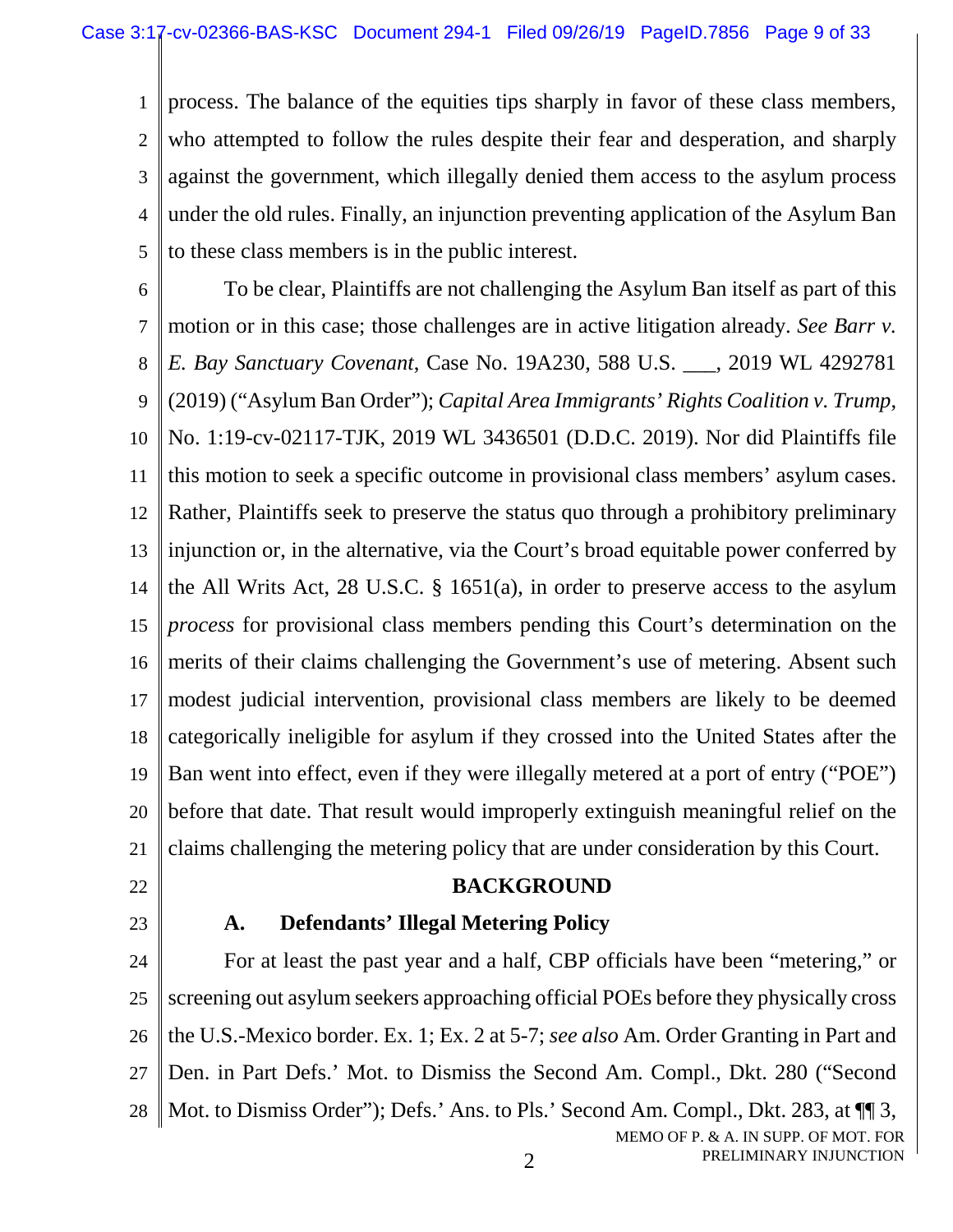1  $\mathfrak{D}$ 3 7, 54, 65, 67–69, 79, 83, 85, 226, 258, 272, 273.<sup>3</sup> This policy has led to a massive increase of migrants in Mexican border towns seeking to access the U.S. asylum process but prevented from doing so *by the U.S. government itself*. Ex. 3 ¶¶ 6-7.

4 5 6 7 8 9 10 11 12 13 14 15 16 17 18 19 20 21 22 23 24 Instead of inspecting and processing asylum seekers when they present themselves at POEs, as the law requires, Second Mot. to Dismiss Order, Dkt. No. 280, at 38-40, 42, 44-47 (explaining that the INA, 8 U.S.C. §§ 1158, 1225, requires that individuals "in the process of arriving in the United States" be inspected and processed and have the right to apply for asylum), under the metering policy Defendants block asylum seekers—and only asylum seekers—from crossing the international boundary line on the pathway to inspection stations at POEs. Ex. 2 at 5-7; Ex. 4 ¶¶ 3-8; Ex. 5 ¶¶ 4-5. Defendants inspect and process asylum seekers at POEs only sporadically, and generally based on their positions on lists maintained by third parties in Mexico. Ex. 2 at 6-7; Ex. 3 ¶¶ 5-6; Ex. 4 ¶¶ 6-11; Ex. 5 ¶ 5; Ex. 6 ¶ 19; Ex. 7 ¶ 18. Thus, any asylum seeker trying to enter the United States the "right way" must travel to the place in a Mexican border town where "the list" is maintained; put her name on the list; and then wait for weeks or months—vulnerable to kidnapping, trafficking, extortion, and violence—until CBP unilaterally decides it will inspect and process her. Ex. 3 ¶¶ 5-7; Ex. 6 ¶¶ 15-17, 19-20; Ex. 7 ¶¶ 15-18; Ex. 8 ¶¶ 5, 7, 9; Ex. 9 ¶¶ 8-9; Ex. 10 ¶¶ 10-11, 15-17; Ex. 11 ¶¶ 9-11, 17; Ex. 12  $\P\P$  10-11; Ex. 13 at 1; Ex. 14  $\P\P$  9-11, 13, 16; Ex. 15  $\P\P$  9-10; Ex. 16  $\P$  7-8, 12; Ex. 17 ¶¶ 8-10; Ex. 18 ¶¶ 6-9; Ex. 19 ¶¶ 6-8, 19-21; Ex. 20 ¶¶ 8-10; Ex. 21 ¶¶ 9-11; Ex. 22 ¶¶ 7-10; Ex. 23 at 2-5; Ex. 47 ¶¶ 7-10. When an asylum seeker tries to present herself at a POE without enrolling on the list—for example, if the person does not know about the list, has been denied access to the list,<sup>4</sup> or is simply desperate to

<sup>26</sup>  $3$  "Ex." refers to the exhibits to the Declaration of Melissa Crow ("Crow Decl."), which are filed concurrently with this motion.

<sup>27</sup> 28 <sup>4</sup> The lists are generally the best and only option for asylum seekers in border towns who want to enter the United States legally. However, they are not without flaws;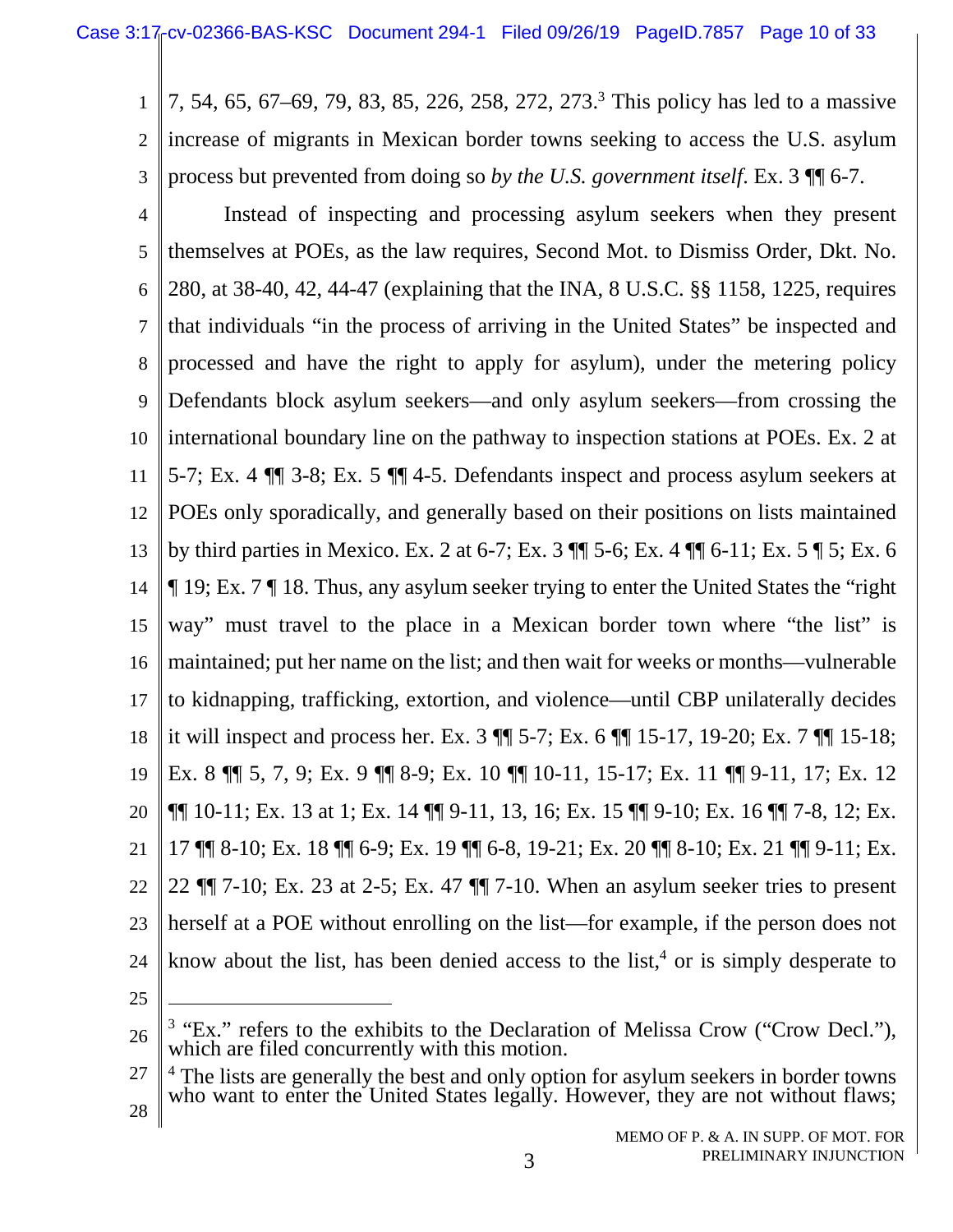1  $\overline{2}$ reach safety and cannot wait—CBP officers routinely turn her back to Mexico. *See, e.g.*, Ex. 4 ¶¶ 9-10; Ex. 6 ¶ 15; Ex. 7 ¶ 16; Ex. 15 ¶¶ 9; Ex. 22 ¶ 8; Ex. 48 ¶ 5.

3

### **B. The Asylum Ban and Its Legal Challenges**

4 5 6 7 8 9 10 On July 16, 2019, the Departments of Justice and Homeland Security issued a joint interim final rule, "Asylum Eligibility and Procedural Modifications," 84 Fed. Reg. 33,829 (July 16, 2019) ("Asylum Ban"), *codified at* 8 C.F.R. § 208.13(c)(4), that "forbids almost all Central Americans—even unaccompanied children—to apply for asylum in the United States if they enter or seek to enter through the southern border, unless they were first denied asylum in Mexico or another third country." 2019 Asylum Ban Order (Sotomayor, J., dissenting).

11 12 13 14 15 16 17 18 19 20 Beyond the Central Americans that Justice Sotomayor mentioned in her dissent, the new Asylum Ban bars all non-Mexicans "who enter[], attempt[] to enter, or arrive[] in the United States across the southern land border on or after July 16, 2019" from eligibility for asylum in the United States unless they previously applied for and received a final judgment denying them protection from persecution or torture in a transit country or were subject to trafficking.<sup>5</sup> 8 C.F.R. §§ 208.13(c)(4)(i), (ii). That includes people fleeing persecution from countries all over the world, including Cuba, Venezuela, Haiti, Nicaragua, Cameroon, Russia, and India. The Ban fails to consider the conditions or purpose of an individual's journey through a third country, or her prospects for protection, rights or permanent

<sup>21</sup> 22 23 24 because the lists are maintained by third parties (either Mexican government entities or private individuals), they are subject to abuse and corruption. Ex. 15 ¶ 7; Ex. 16 ¶ 10. For example, it is often possible to pay the list-keeper for a better spot on the list or for the ability to bypass the list altogether. Some list-keepers demand sexual favors in exchange for a place on the list. Ex. 4 ¶ 11. Others deny certain groups of people, such as unaccompanied minors or black asylum seekers, access to the list altogether. Ex. 4 ¶¶ 9-10.

<sup>25</sup> 26 27 <sup>5</sup> The Ban also makes an exception for individuals who transited through countries that are not parties to the 1951 Refugee Convention, the 1967 Refugee Protocol, or the Convention Against Torture. 8 C.F.R. 208.13(c)(4)(iii). However, Mexico, the only country adjoining the southern border of the United States, is a party to the 1951 Refugee Convention, the 1967 Refugee Protocol, and the Convention Against Torture. 189 U.N.T.S. 137 (1951), http://bit.ly/2kY1NKI; 606 U.N.T.S. 267 (1967),

<sup>28</sup> http://bit.ly/2mge8Kc; 1465 U.N.T.S. 85 (1984), http://bit.ly/2mfxEXy.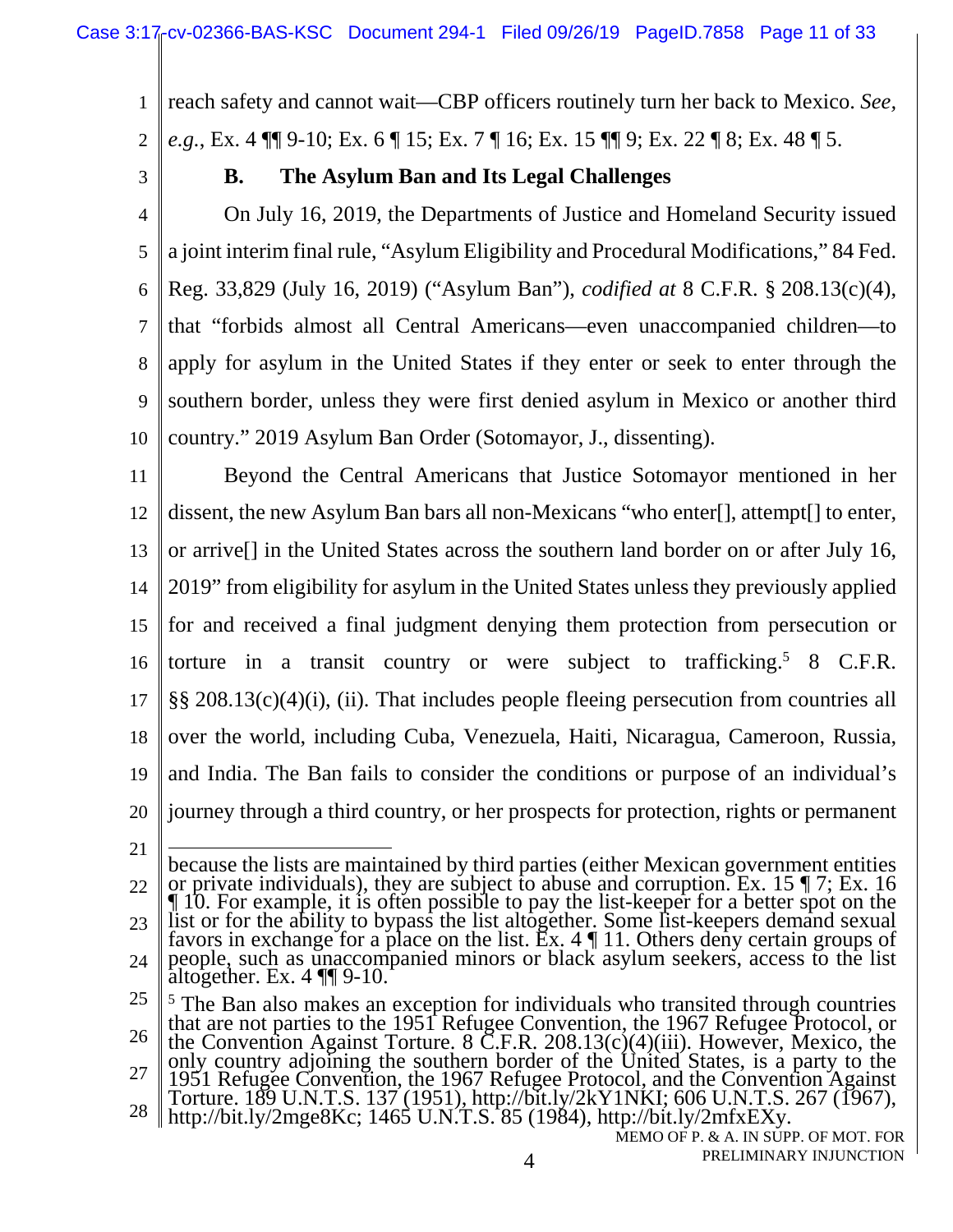1 legal status there.

2 3 4 5 6 7 8 9 10 11 12 13 14 15 16 17 18 19 20 21 On the day the Asylum Ban was implemented, four immigration legal and social service organizations challenged the Ban in the U.S. District Court for the Northern District of California and moved for a temporary restraining order seeking to prevent implementation of the Asylum Ban nationwide. By consent of the parties, the motion was converted to one for a preliminary injunction, which was granted on July 24. *E. Bay Sanctuary Covenant v. Barr*, 385 F. Supp. 3d 922 (N.D. Cal. 2019), *order reinstated*, 391 F. Supp. 3d 974 (N.D. Cal. 2019). The Ninth Circuit subsequently stayed the injunction as to all jurisdictions other than its own, but indicated that the district court retained jurisdiction to further develop the record in support of a broader injunction. *E. Bay Sanctuary Covenant v. Barr*, 934 F.3d 1026 (9th Cir. 2019). Following supplemental briefing, the district court restored the nationwide scope of the injunction on September 9. *E. Bay Sanctuary Covenant v. Barr*, 391 F. Supp. 3d 974 (N.D. Cal. 2019). On September 11, 2019, the Supreme Court stayed both the district court's July 24 and September 9 orders pending disposition of the government's appeal in the Ninth Circuit and disposition of the government's petition for a writ of certiorari, if sought. Asylum Ban Order. In light of the Supreme Court's action, the Asylum Ban recently went into effect nationwide with respect to all noncitizens who "enter.", attempt. to enter, or arrive. In in the United States via the southern border on or after July 16, 2019. 8 C.F.R.  $§ 208.13(c)(4).$ 

MEMO OF P. & A. IN SUPP. OF MOT. FOR PRELIMINARY INJUNCTION 22 23 24 25 26 27 28 The Asylum Ban should not apply to Individual Plaintiffs and the provisional class members they seek to represent—those subject to the metering policy before July 16, 2019—given the text of the Ban and this Court's previous Order on Defendants' Motion to Dismiss the Second Amended Complaint. The Ban targets any noncitizen "who enters, attempts to enter, or *arrives in* the United States across the southern land border on or after July 16, 2019."  $\& C.F.R. \& 208.13(c)(4)$ (emphasis added). This Court has already held that the use of the present tense verb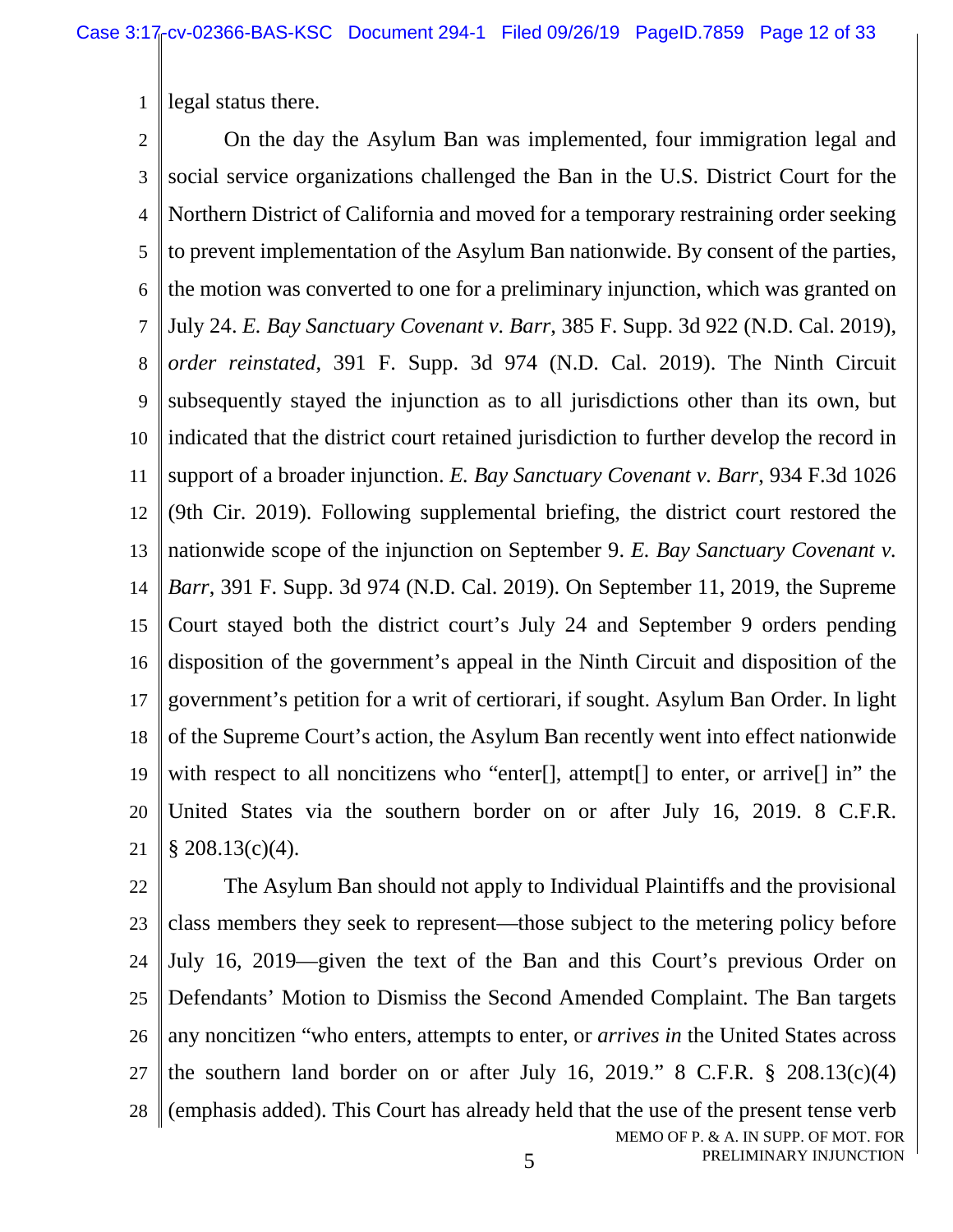1  $\overline{2}$ 3 4 5 6 7 "arrives in" is significant and "plainly covers an alien who may not yet be in the United States, but who is in the process of arriving in the United States through a POE." Second Mot. to Dismiss Order, Dkt. No. 280, at 38 (discussing 8 U.S.C. § 1158(a)(1)). Applying the Court's logic to the text of the Asylum Ban, the provisional class members who were metered at POEs prior to July 16, 2019 were in the process of "arriv[ing] in the United States" when they were turned back. The Asylum Ban should not apply to them, as they met the cut-off date for "arriv[ing]."

8 9 10 11 12 13 14 15 However, Plaintiffs understand that the Government does not accept the logic of this Court's ruling on the meaning of "arrives in," and presume that the Government will apply the Asylum Ban to provisional class members who physically enter the United States after July 16, even if they were previously turned back by metering before the Ban's effective date. *See* Ex. 25. Therefore, while Plaintiffs do not concede that the Asylum Ban *should* apply to the provisional class members, Plaintiffs file this Motion on the understanding that the Government *will* apply the Asylum Ban to them nonetheless.

16

17

18

**C. Because of the Illegal Metering Policy, Provisional Class Members Have Been Deprived of Access to the Asylum Process Through Operation of the Asylum Ban** 

MEMO OF P. & A. IN SUPP. OF MOT. FOR 19 20 21 22 23 24 25 26 27 28 Based on the Government's presumed application of the Asylum Ban to thousands of migrants who arrived at the U.S.-Mexico border before July 16, 2019 and were illegally metered, provisional class members are now, as a result of metering, harmed by the Ban. The U.S. government, including Defendants in this case, has engaged in a cruel bait and switch to deny these migrants access to the asylum process. Prior to July 16, 2019, the official message from the U.S. government was that asylum seekers should enter the United States "the right way," by going to a POE on the southern border, instead of crossing without authorization through the desert or across the river. *See, e.g.*, Ex. 26 (quoting then-DHS Secretary Kirstjen Nielsen at a press conference: "As I said before, if you are seeking asylum,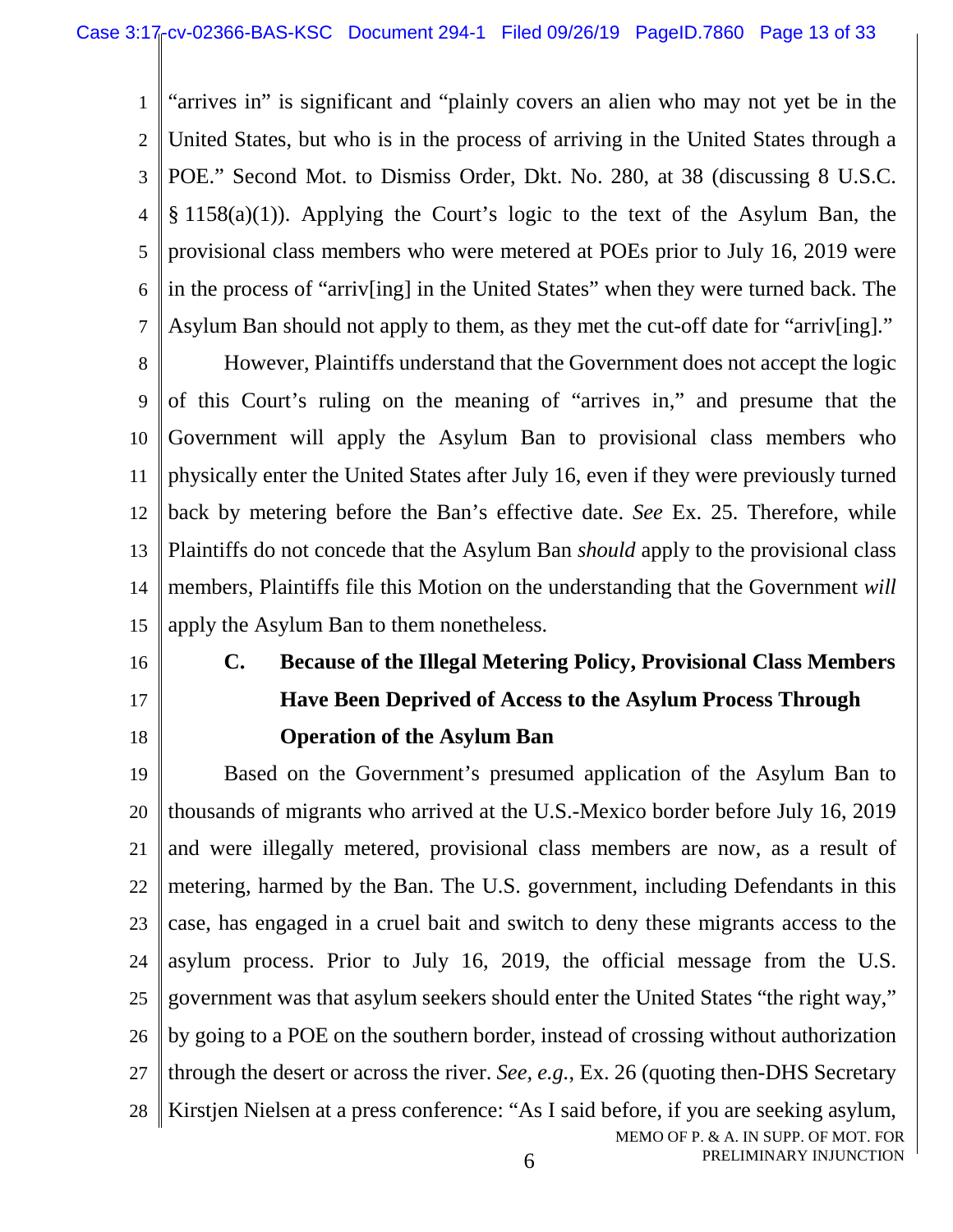1  $\mathfrak{D}$ 3 4 5 6 7 go to a port of entry. You do not need to break the law of the United States to seek asylum."); *see also* Ex. 17 ¶ 16 ("I decided to keep waiting for our turn to cross because I wanted to do things the right way and follow the law."); Ex. 22 ¶ 9 ("We put our names on the list because we believed in the process."). But at the same time, and as Plaintiffs have alleged in detail, Defendants have been choking off access to POEs and illegally preventing asylum seekers from entering the United States to access the asylum process, as explained above. *See* Ex. 2 at 5-7.

8 9 10 11 12 13 The Asylum Ban applies to any noncitizen who "enters, attempts to enter, or arrives in the United States  $\dots$  on or after July 16, 2019." 8 C.F.R. § 208.13(c)(4). Thus, if an asylum seeker had presented herself at a POE before July 16, 2019, and CBP had complied with its mandatory duty to inspect and process her pursuant to 8 U.S.C. § 1225, the Asylum Ban would not apply to her today because she would have "enter[ed]" before the cut-off date.

14 15 16 17 18 19 20 21 22 23 Based on Defendants' acknowledgement that they engage in metering on a border-wide basis, Dkt. 283 at ¶¶ 3, 7, 54, 65, 67–69, 79, 83, 85, 226, 258, 272, 273; Ex. 1; Ex. 2 at 5-7, it is clear that a subset of non-Mexican class members—who are now ineligible for asylum under the Asylum Ban—were subjected to the metering policy *before* the Asylum Ban went into effect on July 16, 2019, and but for the metering policy, would have entered the United States before that date. These individuals are the members of the provisional class the Individual Plaintiffs seek to represent for purposes of this motion.<sup>6</sup> If the Asylum Ban is applied to this subset of class members before the Court's ultimate decision in this case, then those class members will be denied any chance to obtain effective relief. This motion seeks

24 25 26 27 28 <sup>6</sup> Some of these individuals have already crossed into the United States and have received some sort of process—whether they were subject to the Migrant Protection Protocols and returned to Mexico to await their hearings, detained pending resolution of their immigration cases, or released. *E.g.*, Ex. 21 ¶ 16; Ex. 22 ¶ 13; Ex. 48 ¶ 11. Plaintiffs contend that such individuals remain part of their provisional class, even though they have already reached the United States and are in immigration proceedings, because they have been denied access to the asylum process through application of the metering policy, in combination with the Asylum Ban. Dkt. 189 ¶ 236.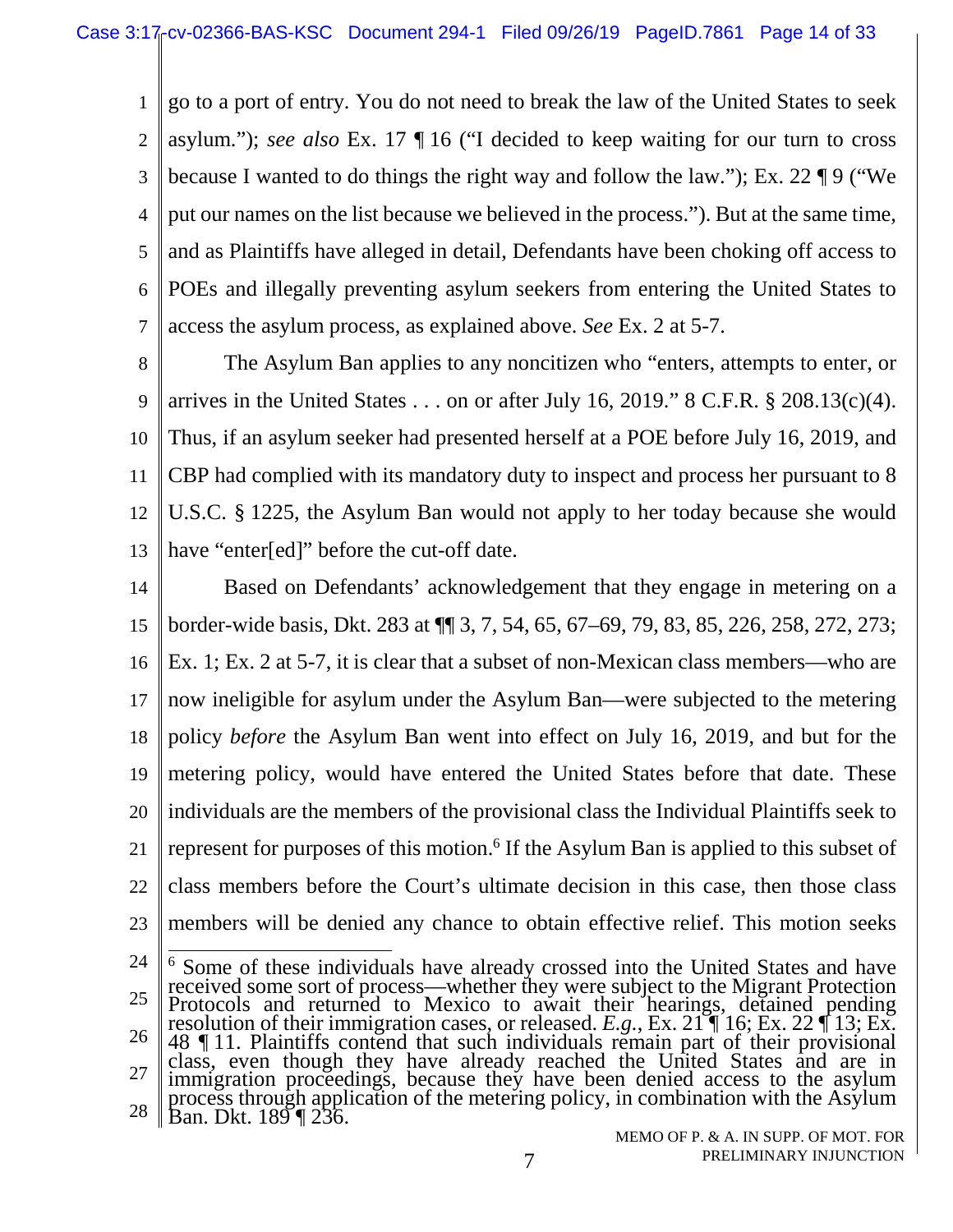5

1  $\mathfrak{D}$ 3 4 injunctive relief to preserve those class members' eligibility for asylum, given that the Asylum Ban would not have affected them but for Defendants' illegal use of metering, which forced them to stay in Mexico longer than they otherwise would have.

#### **LEGAL STANDARD**

6 7 8 9 10 11 12 By this motion, Plaintiffs seek a preliminary injunction to preserve the status quo and prevent the "irreparable loss of rights" before a final judgment on the merits. *Textile Unlimited, Inc. v. A. BMH and Co.*, 240 F.3d 781, 786 (9th Cir. 2001). Specifically, they seek an order preventing the government from applying the categorical Asylum Ban to provisional class members, who would have arrived in the United States prior to July 16, 2019, but for Defendants' illegal metering policy. When moving for a preliminary injunction, a plaintiff "must establish that he

13 14 15 16 17 18 19 20 21 is likely to succeed on the merits, that he is likely to suffer irreparable harm in the absence of preliminary relief, that the balance of equities tips in his favor, and that an injunction is in the public interest." *Saravia for A.H. v. Sessions*, 905 F.3d 1137, 1142 (9th Cir. 2018) (quoting *Winter v. Nat. Res. Def. Council, Inc.*, 555 U.S. 7, 20 (2008)). "When the government is a party, these last two factors merge." *Drakes Bay Oyster Co. v. Jewell*, 747 F.3d 1073, 1092 (9th Cir. 2014). A preliminary injunction may also issue where the plaintiff raises "serious questions going to the merits . . . and the balance of hardships tips sharply in [plaintiff's] favor." *All. for the Wild Rockies v. Cottrell*, 632 F.3d 1127, 1135 (9th Cir. 2011).

MEMO OF P. & A. IN SUPP. OF MOT. FOR PRELIMINARY INJUNCTION 22 23 24 25 26 27 28 In contrast to a mandatory injunction requiring a defendant to take affirmative steps, Plaintiffs here face a lower burden in obtaining this *prohibitory* injunction, grounded in the equitable powers of the court to preserve the status quo. *See Arizona Dream Act Coal. v. Brewer*, 757 F.3d 1053, 1060–61 (9th Cir. 2014). Courts have ample power to adjudicate the merits of a prohibitory preliminary injunction – and restore the status quo ante – when necessary to correct an injury already inflicted, and despite a defendant's attempt to subsequently foreclose relief on a plaintiff's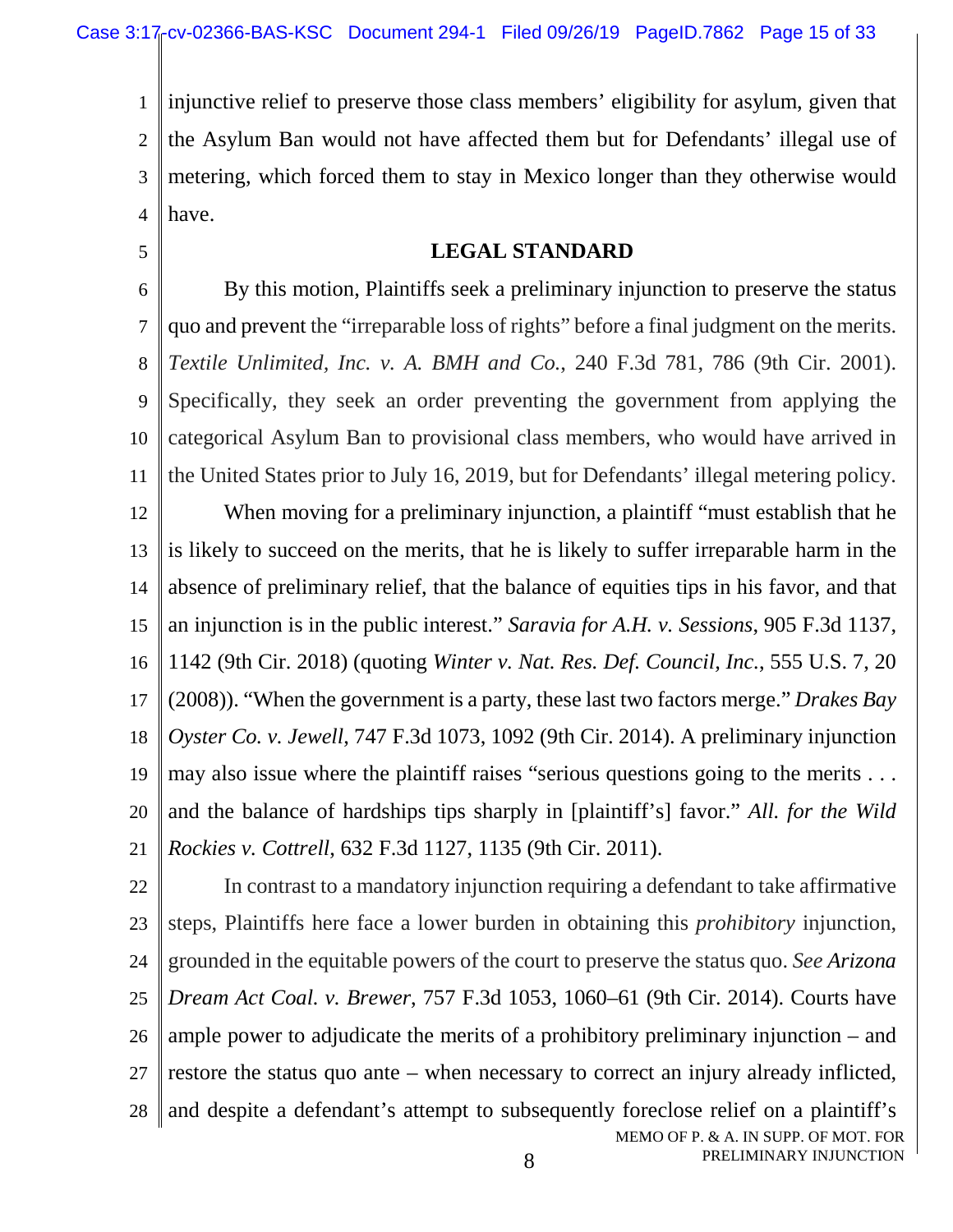1  $\overline{2}$ 3 4 5 6 7 8 9 10 11 12 13 14 15 16 17 18 19 20 21 22 23 24 claims. *See Bay Area Addiction Research & Treatment, Inc. v. City of Antioch*, 179 F.3d 725, 732 (9th Cir. 1999) ("The function of a preliminary injunction is to preserve the status quo *ante litem,* which is defined as the last, uncontested status which preceded the pending controversy.") (quotations omitted); *Partington v. Norris*, 28 F.3d 107 (9th Cir. 1994). If the Court has power to correct an injury *already* inflicted and adjudicate claims the defendant attempted to foreclose, *a fortiori*, the Court has power to *prevent* the government from limiting provisional class members' access to the full range of relief for which they would be eligible subject to a favorable ruling on the merits in this case. *See Arizona Dream Act*, 757 F.3d at 1069 (restoring to status quo ante DACA recipients' federal entitlement to drivers' licenses, putatively denied by application of Defendant-Governor's policy). **ARGUMENT I. Because Provisional Class Members Will Suffer Irreparable Injury and Are Likely to Succeed on the Merits, A Preliminary Injunction is Warranted. A. Provisional Class Members Will Suffer Irreparable Injury Absent Issuance of an Injunction Because They Will Improperly Lose Their Right to Have Their Asylum Claims Decided on the Merits.**  Irreparable harm is "[p]erhaps the single most important prerequisite for the issuance of a preliminary injunction." *Singleton v. Kernan*, 2017 WL 4922849, at \*3 (S.D. Cal. 2017) (quoting 11A Wright & Miller, FED. PRAC. & PROC. § 2948.1 (3d ed.). The irreparable harm "analysis focuses on irreparability, 'irrespective of the magnitude of the injury.'" *California v. Azar*, 911 F.3d 558, 581 (9th Cir. 2018) (quoting *Simula, Inc. v. Autoliv, Inc.*, 175 F.3d 716, 725 (9th Cir. 1999)). "A threat

25 of irreparable harm is sufficiently immediate to warrant preliminary injunctive relief

26 if the plaintiff 'is likely to suffer irreparable harm before a decision on the merits

27 can be rendered.'" *Boardman v. Pac. Seafood Grp.*, 822 F.3d 1011, 1023 (9th Cir.

MEMO OF P. & A. IN SUPP. OF MOT. FOR PRELIMINARY INJUNCTION 28 2016) (*quoting Winter*, 555 U.S. at 22). The provisional class members plainly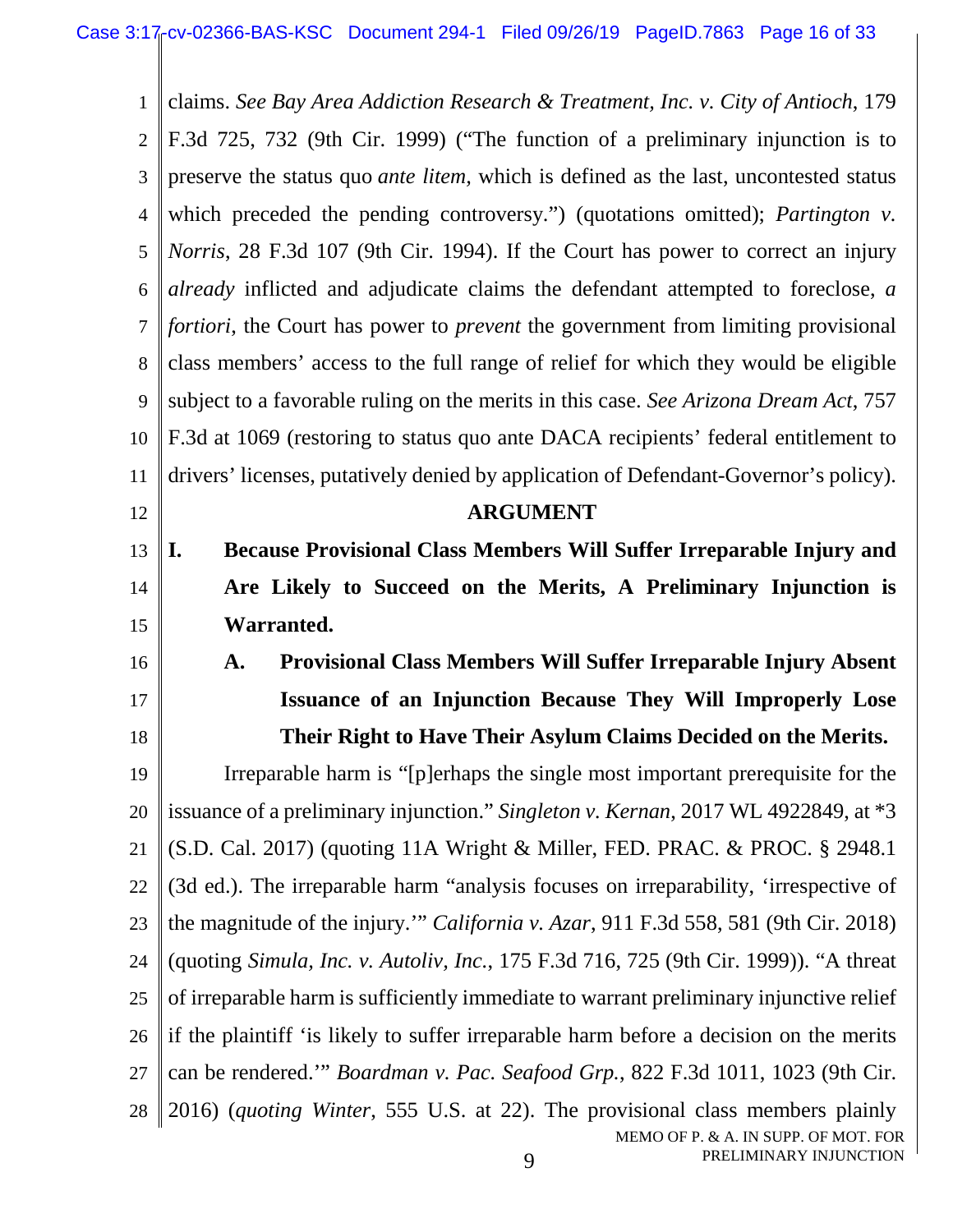1 satisfy the irreparable harm prong.

2 3 4 5 6 7 8 9 10 11 12 13 To begin, absent the judicial relief requested, provisional class members will be deprived of their present entitlement to challenge the legality of the metering policy—under the INA and the Due Process Clause—presently before the Court. The loss of such a procedural right constitutes irreparable harm. *See Hernandez v. Sessions*, 872 F.3d 976, 994 (9th Cir. 2017) (citation omitted); *Abdi v. Duke*, 280 F. Supp. 3d 373, 404–06 (W.D.N.Y. 2017) (irreparable harm established where "full and fair process afforded to them under the law" was denied); *cf. Kirwa v. Dep't of Defense*, 285 F. Supp. 3d 21, 43 (D.D.C. 2007) (irreparable harm where government "block[s] access to an existing legal avenue for avoiding removal"); *Apotex, Inc. v. FDA*, 2006 WL 1030151, at \*17 (D.D.C. Apr. 19, 2006) (irreparable harm where government takes away "a statutory entitlement"). Only preservation of the status quo would obviate that serious procedural injury.

14 15 16 17 18 19 20 21 22 23 24 25 In addition, provisional class members are asylum-seeking adults, children, and families who have fled persecution in their home countries. *E.g.*, Ex. 5 ¶¶ 2-3; Ex. 6 ¶¶ 2, 5, 12, 21; Ex. 7 ¶¶ 2, 4-5, 11-13, 20-22; Ex. 8 ¶¶ 3-4, 7, 9; Ex. 9 ¶ 4; Ex. 10 ¶¶ 4-8, 15-18; Ex. 11 ¶¶ 5-7; Ex. 12 ¶¶ 2-6, 16; Ex. 13 at 1; Ex. 14 ¶¶ 3-7, 11; Ex. 15 ¶¶ 2-3, 11; Ex. 16 ¶¶ 2-6, 10, 13; Ex. 17 ¶¶ 2, 4-6, 15; Ex. 18 ¶¶ 2, 4, 10, 13; Ex. 19 ¶¶ 2, 4-5; Ex. 20 ¶¶ 2, 4-7; Ex. 21 ¶¶ 2, 5-8; Ex. 22 ¶¶ 2, 4, 11-12; Ex. 47 ¶¶ 7- 10; Ex. 48 ¶¶ 2-4, 12; Ex. 49 ¶¶ 2-6, 14. They offer harrowing portraits of the grave dangers they fled, the fraught and extended journeys they undertook to reach the U.S.-Mexico border, and the peril that awaits them now. *Id.* Without the requested, immediate injunctive relief, provisional class members risk persecution, torture and death if they are deported to their countries of origin without having their claims for asylum considered on the merits.<sup>7</sup> Id. The loss of the right to seek asylum constitutes

<sup>27</sup> 28 <sup>7</sup> As discussed above, Plaintiffs understand that the Government will apply the Asylum Ban to the provisional class members they seek to represent, but Plaintiffs do not concede that the plain language of the Asylum Ban actually does apply to them. *See supra* at 5-6.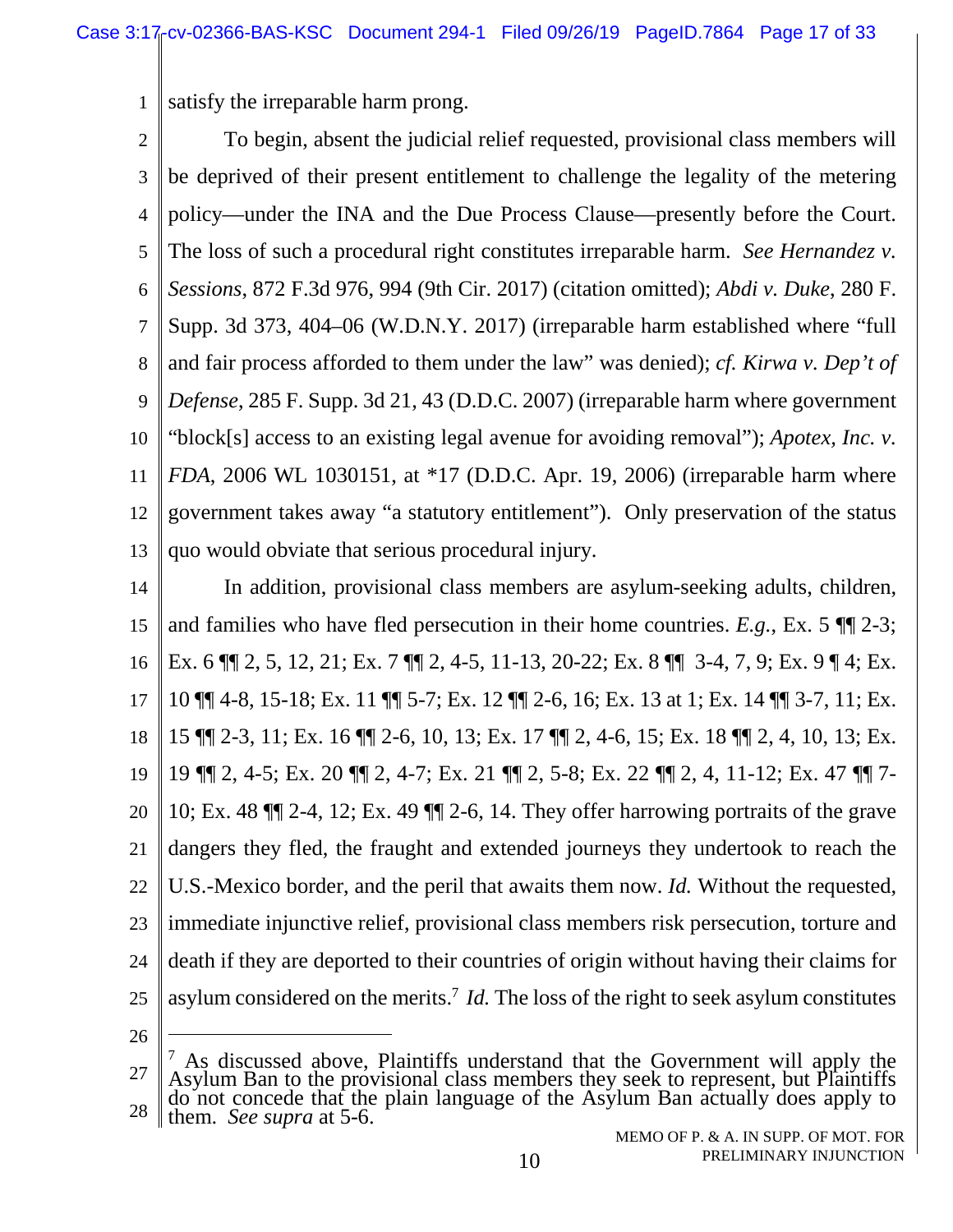1 2 3 4 5 6 7 8 irreparable harm, *E. Bay Sanctuary Covenant v. Trump*, 349 F. Supp. 3d 838, 864 (N.D. Cal. 2018), as do persecution, torture and death. *Hernandez v. Sessions*, 872 F.3d 976, 994 (9th Cir. 2017) ("any deprivation of constitutional rights 'unquestionably constitutes irreparable injury'") (citation omitted); *Leiva-Perez v. Holder*, 640 F.3d 962, 970-71 (9th Cir. 2011) (holding that persecution on account of political opinion, in the form of extortion and beatings, "would certainly constitute irreparable harm"); *see also Villanueva-Bustillos v. Marin*, 370 F. Supp. 3d 1083, 1090 (C.D. Cal. 2018) (torture and death are irreparable harm).

9 10 11 12 13 14 15 16 17 18 19 20 21 22 23 Nor does the fact that the Asylum Ban allows two lesser forms of removal relief—withholding of removal and relief under the Convention Against Torture ("CAT")—negate a finding of irreparable injury, as both these forms of relief require a much higher quantum of proof than asylum and offer significantly fewer protections.<sup>8</sup> Unlike asylees, individuals granted withholding and CAT relief lack any pathway to permanent residency or citizenship and cannot petition for immediate family members to join them in the United States. *Cazun v. Attorney Gen. United States*, 856 F.3d 249, 252 n.3 (3d Cir. 2017) (citing *INS v. Cardoza-Fonseca*, 480 U.S. 421, 428 n.6 (1987)). Although such individuals cannot be deported to the country where they fear persecution, they can be deported to another country. *See* 8 U.S.C. § 1231(b); 8 C.F.R. § 1240.10(f). In addition, they may not travel outside the United States, may be detained, and must pay a yearly renewal fee for an employment authorization document in order to maintain the right to work in the United States. *See* 8 C.F.R. § 274a.12(a)(10); Lindsay M. Harris, *Withholding Protection*, 50 COLUM. HUM. RTS. L. REV. 1, 77 n.147 (2019). In essence, even those

<sup>25</sup> 26 27 28 <sup>8</sup> To obtain withholding or CAT protection, a person must show a "reasonable" possibility" of persecution, *INS v. Cardoza-Fonseca*, 480 U.S. 421 (1987), or a "clear probability of persecution." *INS v. Stevic*, 467 U.S. 407 (1984). In practice, that means that whereas an individual must demonstrate only a 10% chance of persecution in his or her home country to obtain asylum, *Wakkary v. Holder*, 558 F.3d 1049, 1064 (9th Cir. 2009), for withholding and CAT, that figure jumps to 51%, *Stevic*, 467 U.S. at 412. *See Sy v. Holder*, 337 F. App'x 487, 492 (6th Cir. 2009).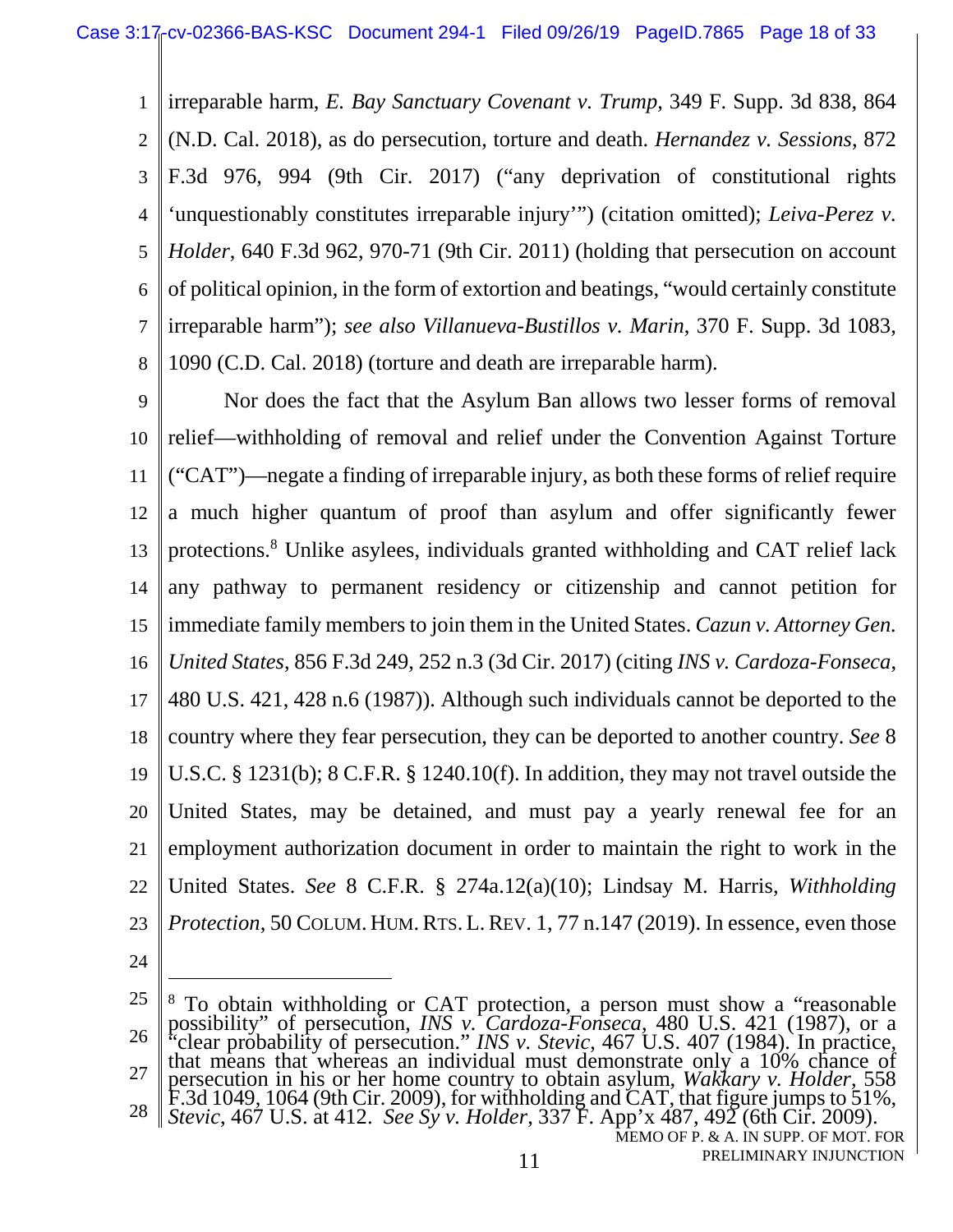1  $\mathfrak{D}$ 3 4 individuals who succeed in meeting the higher burden of proof for withholding of removal and CAT relief are subject to substantial restrictions not applicable to asylees. Yet the only reason provisional class members are limited to seeking these inferior forms of protection is that they were subject to metering.

5 6 7 8 9 10 11 12 13 Neither can provisional class members satisfy the Asylum Ban's limited exceptions by applying for asylum in Mexico and waiting for a final judgment. First, provisional class members who were metered before July 16, 2019, by definition, have been in Mexico longer than a month, and are now barred from applying for asylum *in Mexico* by that country's 30-day bar on asylum applications. See Ex. 27 ¶¶ 34-37; Ex. 28, ¶ 22. Although it is possible to seek a waiver of the 30-day bar, it is nearly impossible to do so without legal counsel, which is expensive. Ex. 27 ¶¶ 35-36. For all intents and purposes, nearly all provisional class members are barred from even applying for asylum in Mexico.

14 15 16 17 18 19 20 21 22 23 24 25 26 27 28 Those class members who manage to file an asylum application in Mexico face delays of over two years caused by the chronic underfunding and understaffing of Mexico's Commission for Refugee Assistance ("COMAR"), the agency charged with adjudicating asylum applications. *Id.* ¶¶ 21-29. There is only one COMAR office on the U.S.-Mexico border, in Tijuana, with just two staff members who are not authorized to decide cases on their own. *Id.* ¶¶ 26-27. Although class members can apply for asylum at National Institute for Migration ("INM") offices in other border cities, those offices have little to no staff with specialized training in asylum or humanitarian protection. *Id.* ¶ 28. While their applications are pending, migrants are not allowed to leave the Mexican state where they filed their applications, and have to check in regularly with COMAR or INM to avoid "abandonment" of their applications, which could lead to deportation. *Id.* ¶ 32; Ex. 28 ¶¶ 24-28. Those class members who manage to apply for asylum in Mexico, who are fleeing horrific violence and threats to their lives, cannot wait years for a final judgment in Mexico before even being allowed to wait for asylum in the United States.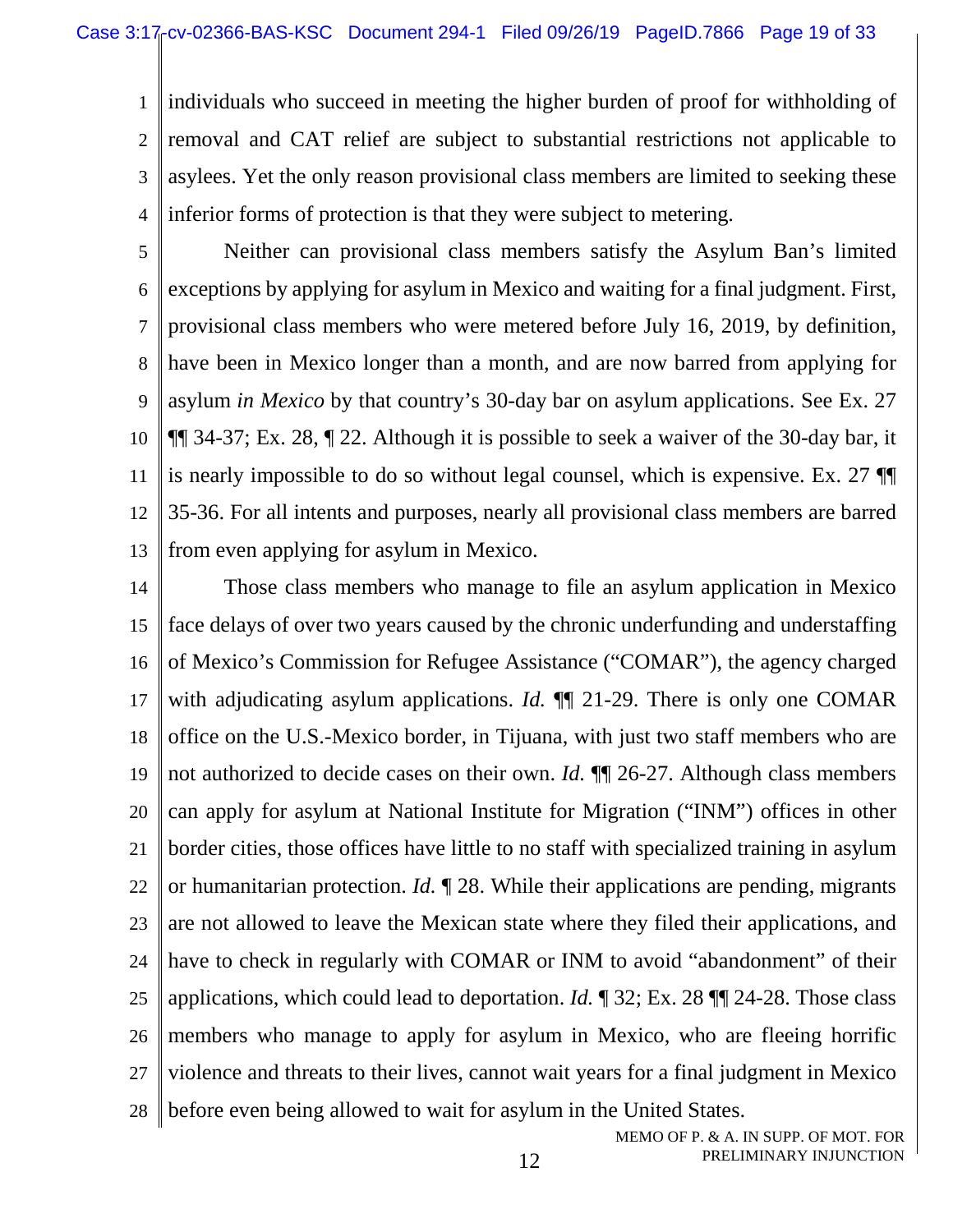1  $\overline{2}$ 3 4 5 6 7 8 9 10 11 12 If this Court finds for the provisional class members on the merits of their claims, appropriate injunctive relief would include an order directing that those class members who would have crossed the southern border prior to July 16 but for Defendants' illegal conduct should have their asylum claims adjudicated based on the law that was then in place. Such an order would be necessary to place those individuals in the same position they would have been in had Defendants not engaged in illegal metering. However, absent preliminary injunctive relief, the Asylum Ban would deprive provisional class members of access to the asylum process even if this Court ultimately rules in Plaintiffs' favor on the illegality of the Government's metering policy. Once they lose the right to seek asylum based on the law that existed at the time they arrived at a POE, it cannot effectively be restored. That is clearly irreparable harm.

- 13
- 14

15

# **B. Plaintiffs Are Likely to Succeed on the Merits of Their Underlying Claims Challenging the Government's Metering Policy and Individual Turnbacks**

MEMO OF P. & A. IN SUPP. OF MOT. FOR 16 17 18 19 20 21 22 23 24 25 26 27 28 This Court's past decisions suggest that Plaintiffs have a strong likelihood of success of the merits in this case. But such a victory would be hollow for provisional class members if, in the interim, they are barred from asylum by the Asylum Ban, despite the fact that they would have "enter[ed]" the United States before the Ban went into effect *but for* Defendants' illegal actions. *See* 8 C.F.R. § 208.13(c)(4). In its past orders granting in part and denying in part Defendants' motions to dismiss, this Court already concluded that the political question doctrine does not bar review of Plaintiffs' claims; that the challenged action is reviewable under 5 U.S.C. § 701(a)(2) because it is not committed to agency discretion by law; and that assuming the truth of the facts alleged in the Second Amended Complaint, Plaintiffs have adequately pleaded violations of the Immigration and Nationality Act ("INA"), the Administrative Procedure Act ("APA"), and the Due Process Clause. Second Mot. to Dismiss Order, Dkt. No. 280 at 21-25, 47, 54-58, 65, 77. Plaintiffs are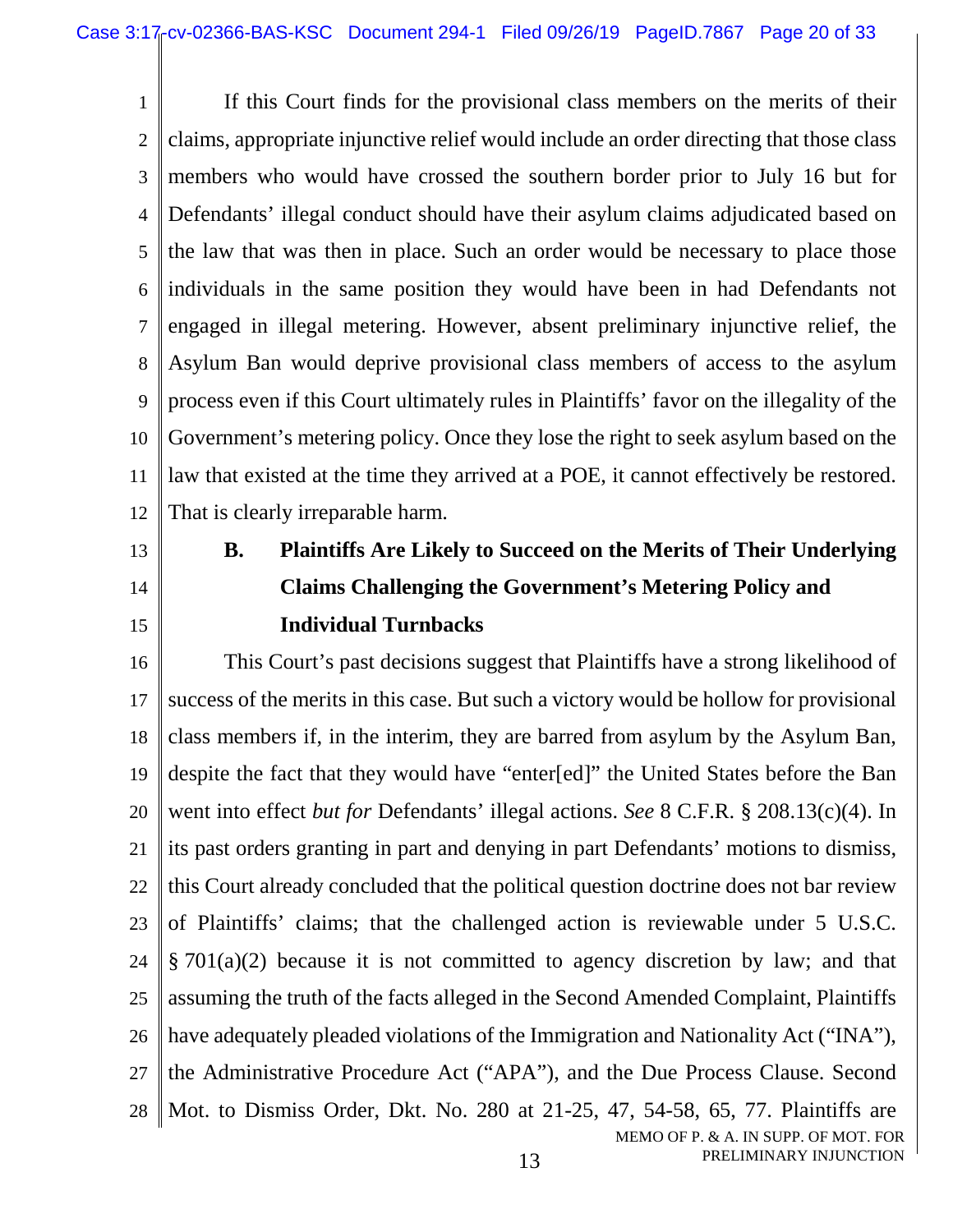1  $\mathfrak{D}$ 3 gathering the evidence necessary to prove their claims, and they are likely to succeed on the merits. At the very least, under the *Cottrell* standard, Plaintiffs have raised serious questions going to the merits of their underlying claims.

4

5

### **1. Each Individual Turnback of an Asylum Seeker Violates the INA and Section 706(1) of the APA.**

6 7 8 9 10 11 12 13 14 15 16 The Court has already made clear that it "agrees" with Plaintiffs' understanding of Defendants' legal obligations under the INA. Dkt. 280 at 38. The INA guarantees a right to apply for asylum to noncitizens who are "in the process of arriving in the United States." *Id.* at 38-40 (citing 8 U.S.C. § 1158). The INA also requires Defendants to inspect all noncitizens who are "arriving in the United States" at a POE, even if they "may not yet be in the territorial United States." *Id.* at 44-46 (citing 8 U.S.C. § 1225). It further requires Defendants to refer for an interview with an asylum officer all arriving noncitizens who indicate an intent to apply for asylum or a fear of persecution. *Id.* at 46-47. Every failure to carry out their statutory inspection and processing duties—what Plaintiffs have called a "turnback"—is reviewable and actionable under Section 706(1) of the APA. *Id.* at 28.

MEMO OF P. & A. IN SUPP. OF MOT. FOR PRELIMINARY INJUNCTION 17 18 19 20 21 22 23 24 25 26 27 28 Plaintiffs already have evidence to support their legal arguments and are in the process of gathering more in discovery, which is currently underway. *Cf.* Dkts. 269, 275 (noting continued concerns with the pace of the Government's document production; Dkt. 288 (granting motion to compel the Government's timely production of documents). Most importantly, Defendants acknowledge that they are "metering," or artificially limiting the numbers of asylum seekers they allow into POEs along the southern border, and have been doing so since at least April 2018. *See* Ex. 2 at 5-7 (discussing and describing metering practices); Ex. 1; Ex. 29 (indicating that a border-wide metering policy was authorized at the highest levels of CBP in November 2016); Dkt. 283 at ¶¶ 3, 7, 54, 65, 67–69, 79, 83, 85, 226, 258, 272, 273. There has been significant press coverage of the existence and consequences of metering. *See*, *e.g.*, Ex. 30-33. And Defendants' own public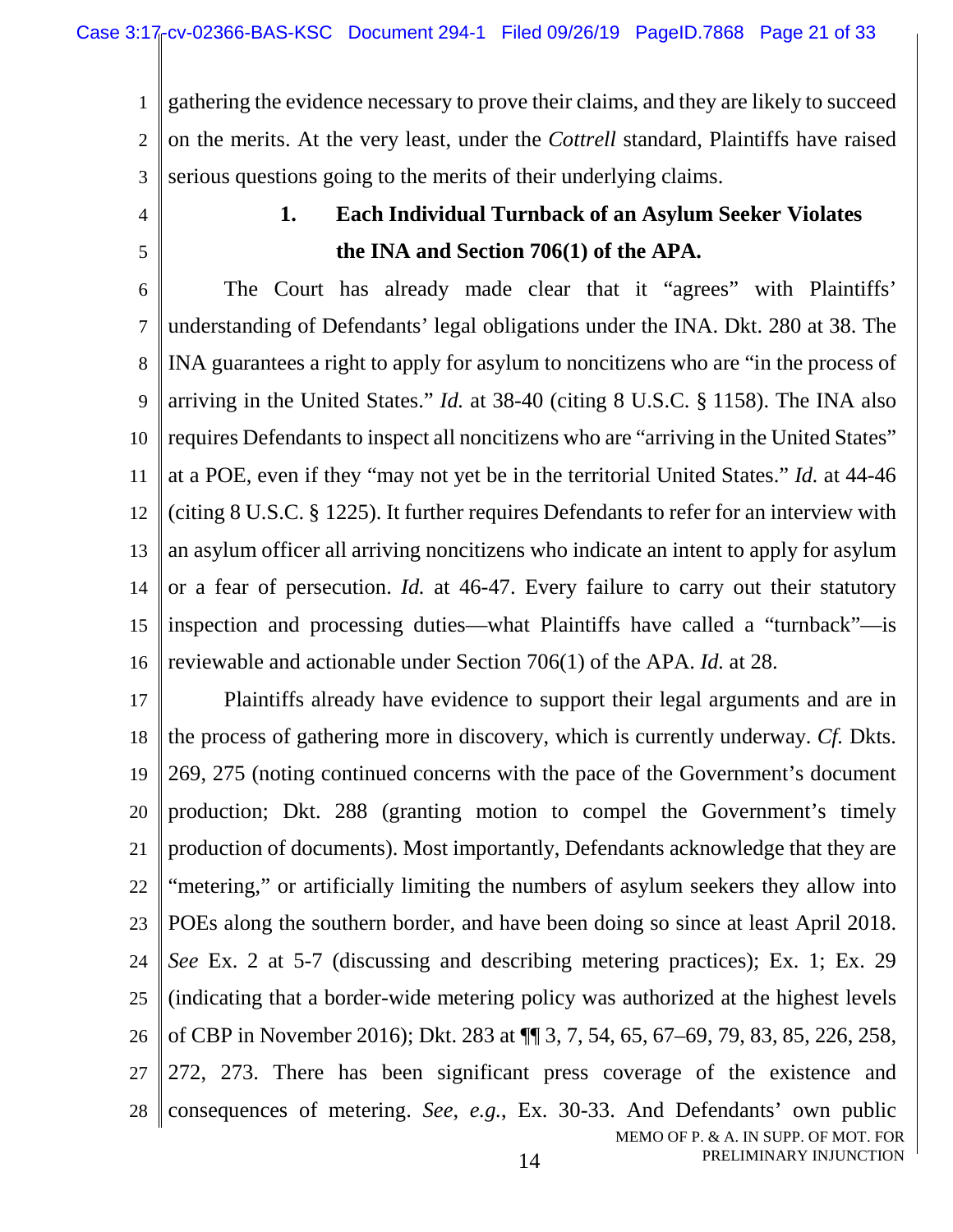1  $\overline{2}$ 3 4 5 statistics demonstrate that they have been limiting the number of "inadmissibles," or noncitizens "presenting themselves to seek humanitarian protection under our laws," to around 10,000 per month for at least the past year. *See* Ex. 34 (illustrating that the number of "inadmissibles" has fluctuated around 10,000 per month since October 2018, with two unexplained increases in May and August 2019).

MEMO OF P. & A. IN SUPP. OF MOT. FOR 6 7 8 9 10 11 12 13 14 15 16 17 18 19 20 21 22 23 24 25 26 27 28 Plaintiffs are also likely to succeed on their claim that the metering policy was adopted based on a desire to deter asylum seekers and artificially limit the number of asylum seekers inspected at POEs, as well as the related allegation that Defendants' claim of lack of capacity is pretextual. First, Defendants' own words, and those of others in the Trump administration, indicate an undeniable disdain for asylum seekers. For instance, at a December 6, 2018 Congressional staff briefing concerning metering at POEs on the U.S.-Mexico border, Judson W. Murdock, II, the Acting Assistant Commissioner of CBP, justified the policy by stating, "[t]he more we process, the more will come." Ex. 35 at 1. Similarly, in a July 26, 2019 email, one of President Trump's chief immigration advisors, Stephen Miller, stated, "My mantra has persistently been presenting aliens with multiple unavoidable dilemmas to impact their calculus for choosing to make the arduous journey to begin with." Ex. 36 at 2. Mr. Miller has been even more direct about his intentions, stating that he "would be happy if not a single refugee foot ever again touched America's soil." Ex. 37 at 6. President Trump has been more prosaic, explaining, "They have to get rid of the whole asylum system because it doesn't work. And, frankly, we should get rid of judges. You can't have a court case every time somebody steps foot on our ground." Ex. 38 at 3; *see also* Ex. 39 at 24 ("Asylum is a ridiculous situation. . . . It's a big con job. That's what it is."); Ex. 40 at 24 ("How stupid can we be to put up with this? How stupid can we be? . . . [T]he asylum program is a scam."). In accordance with these statements, the administration has focused significant efforts on overhauling Defendants' border policies to make U.S. asylum law a dead letter. The metering policy is one such effort by Defendants to end asylum—in this case,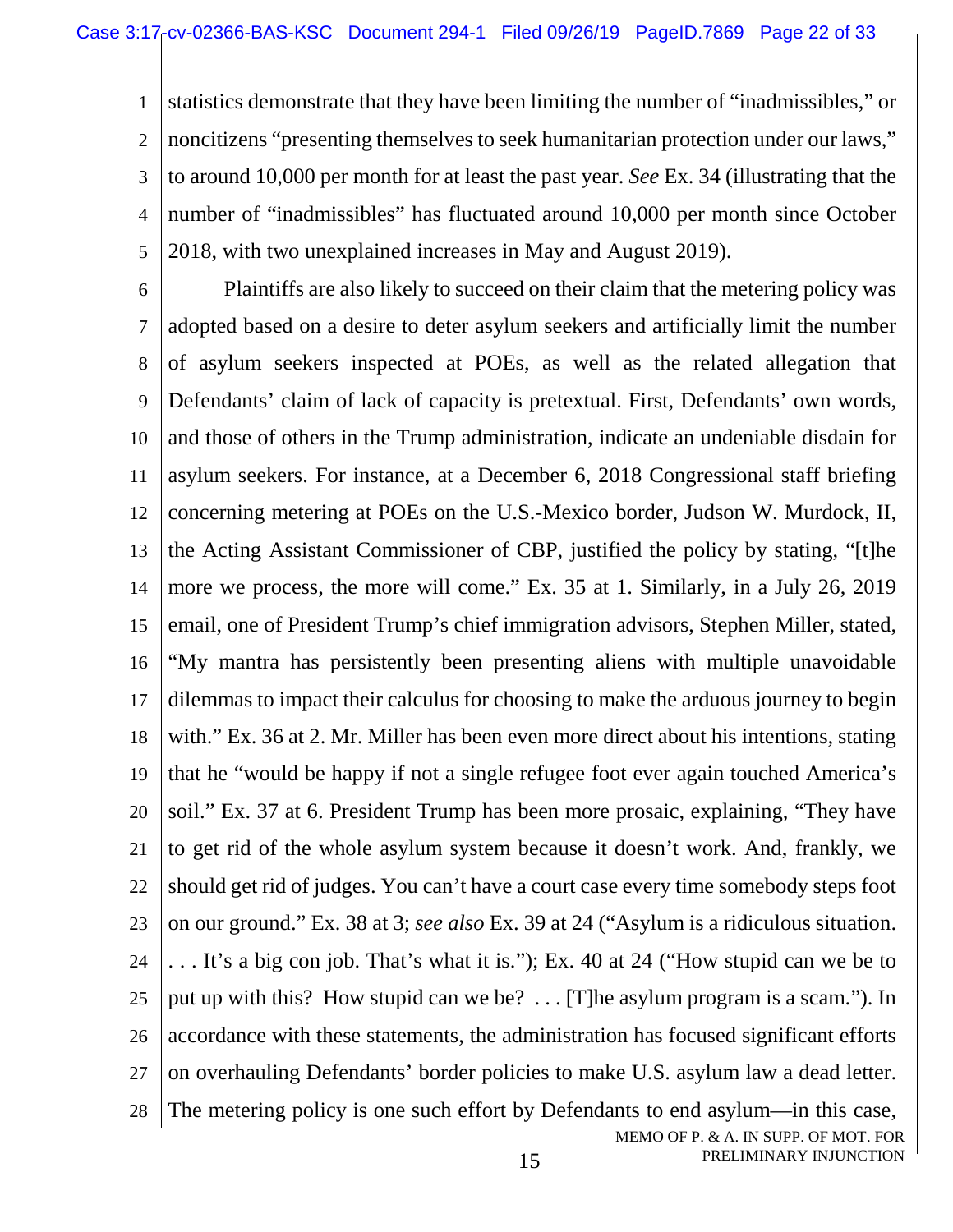1 by shirking their statutory duties to inspect and process asylum seekers at POEs.

 $\mathcal{L}$ 3 4 5 6 7 Second, publicly available data and the limited discovery produced strongly support Plaintiffs' claim that Defendants' explanation of metering is pretextual. Defendants have used metering to drastically cut the number of asylum seekers processed at ports of entry. *See* Ex. 3 at 1, 4-12; Ex. 4 ¶ 12. These processing levels cannot be justified by the capacity of particular ports of entry. The Government's metering policy has a border-wide, systematic effect on asylum seekers. P

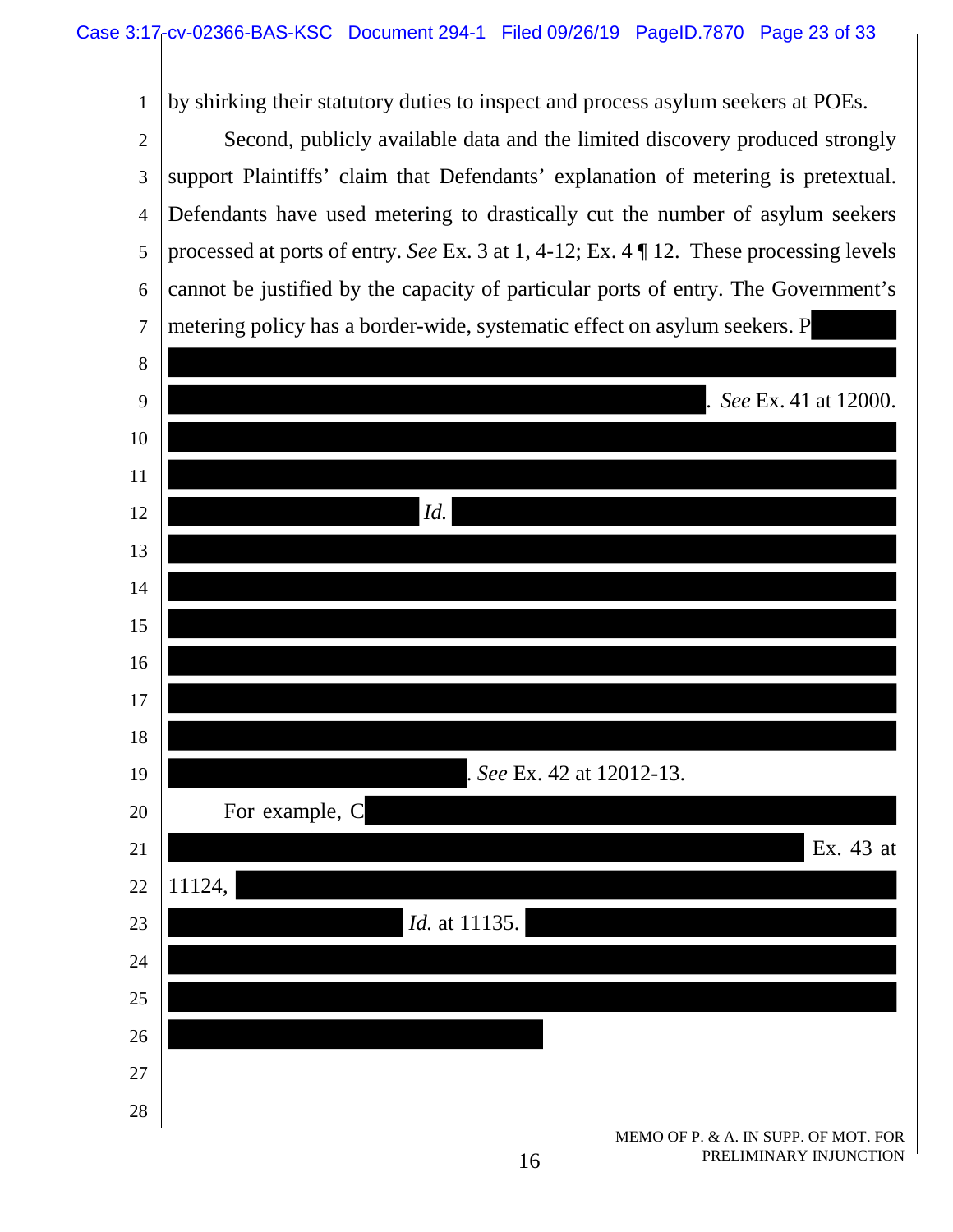

MEMO OF P. & A. IN SUPP. OF MOT. FOR PRELIMINARY INJUNCTION

reduction in migrant processing cannot be explained by other factors. From 2015 to

2019 CBP's budget increased from \$12.8 billion to \$14.7 billion. Ex. 44 at fig. 2. In

2017 and 2018, the number of "frontline" CBP officers increased. Ex. 45 at 6.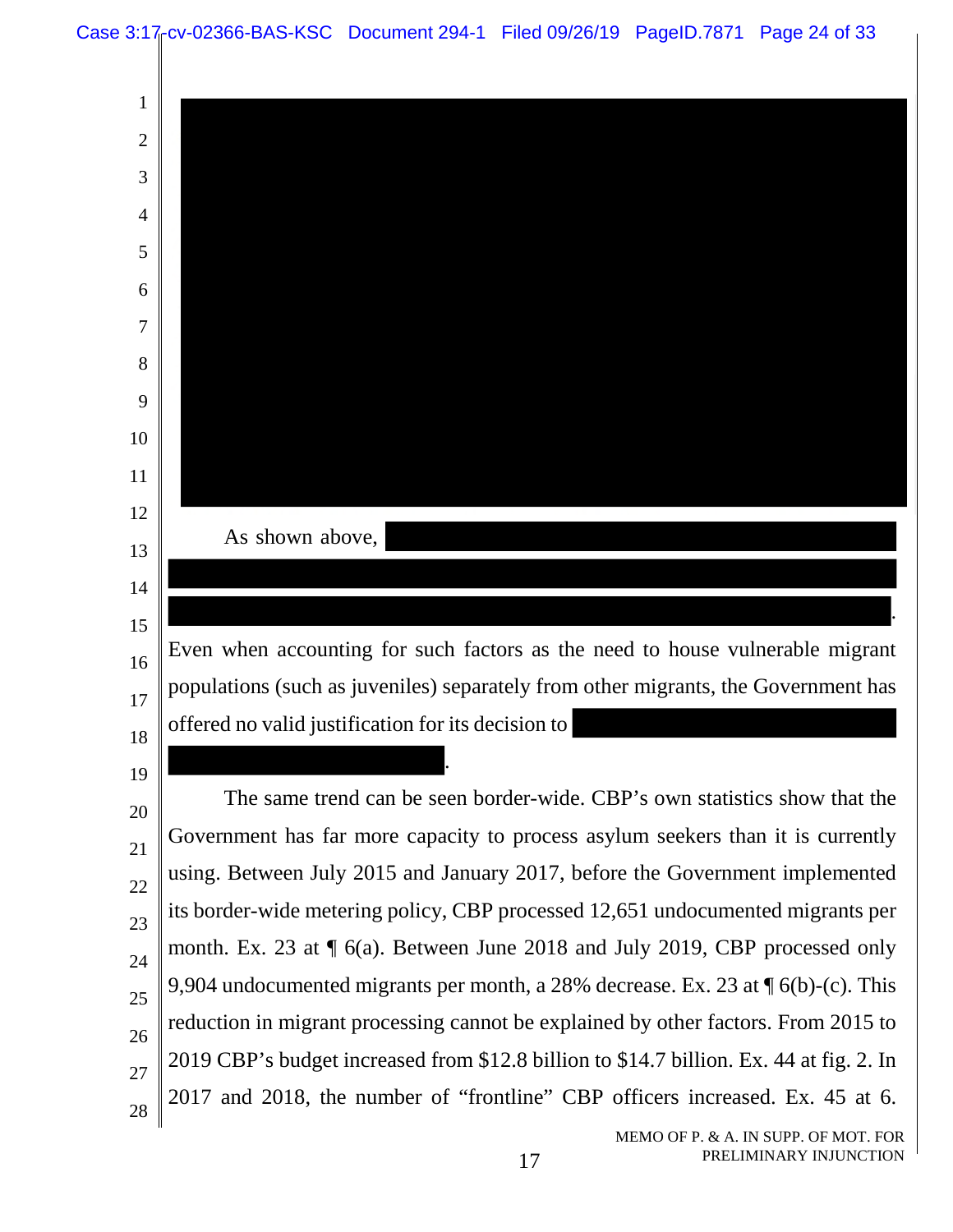

 Third, circumstantial evidence, including the observations of human rights advocates and DHS monitors, further bolsters Plaintiffs' claim of pretext. Ex. 23 at 5; Ex. 24 at 15 (Amnesty International report of an interview with high-level CBP officials in California, in which they stated that "CBP has only actually reached its detention capacity a couple times per year and during 'a very short period' in 2017"); *id.* at 23 (noting that in a conversation with Amnesty International, an INM [the Mexican immigration agency] delegate in Baja California expressed doubt about CBP's claims of capacity constraints); Ex. 2 at 8 ("[T]he OIG team did not observe severe overcrowding at the ports of entry it visited."). Under Defendants' illegal metering policy, only asylum seekers are screened out of the line of noncitizens awaiting inspection at ports of entry. Thus, by design, metering targets only asylum seekers and deprives them—and no other "applicants for admission"—of the statutorily-required inspection process. Ex. 2 at 6; Ex. 4 ¶¶ 5-8; Ex. 15 ¶ 9; Ex. 22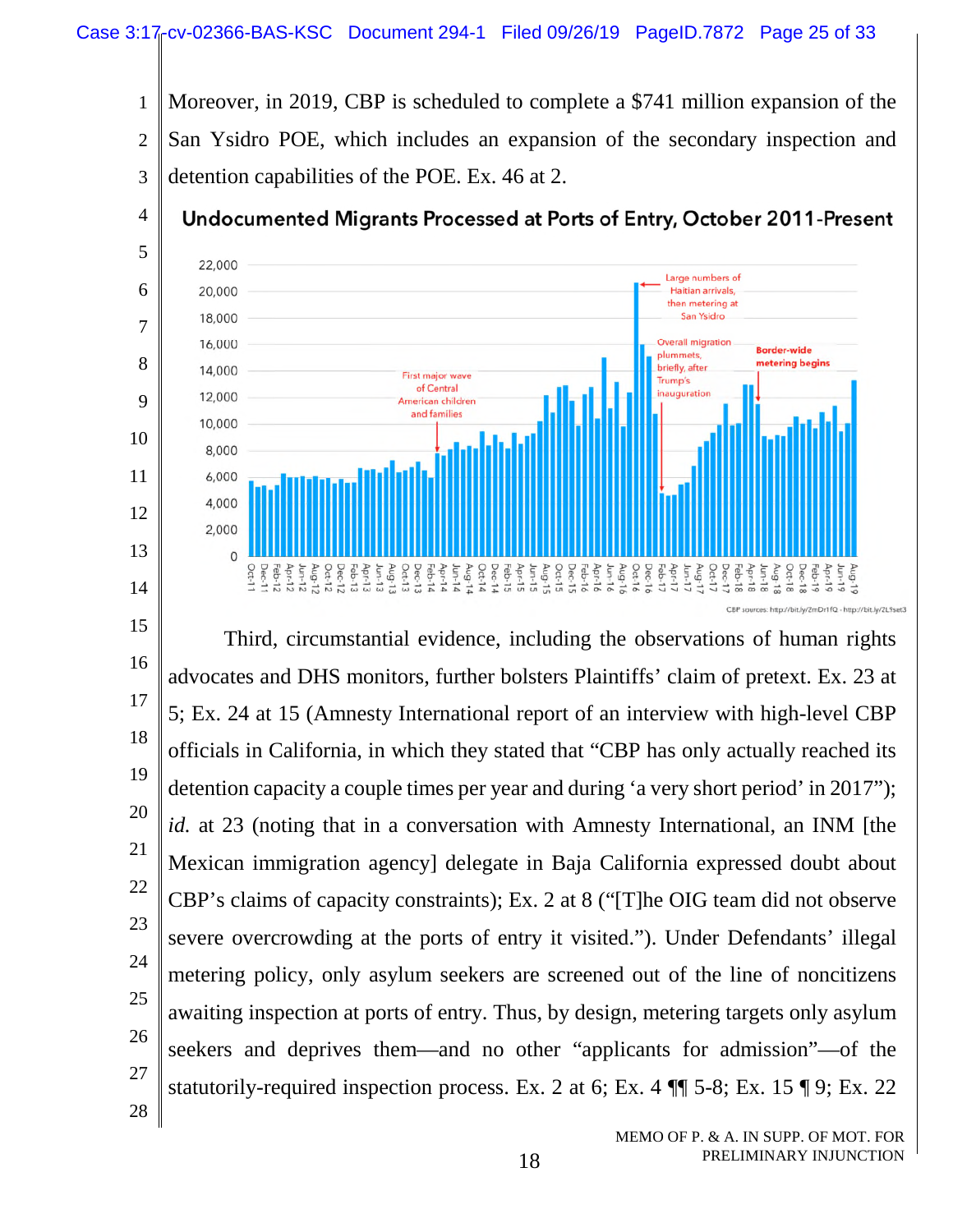1 ¶ 8; *see also* Dkt. 280 at 61.

 $\overline{2}$ 3 4 5 6 7 8 9 Every individual who was metered over the past year and a half—*i.e.*, denied the inspection and processing the INA requires—experienced an individual "turnback" in violation of CBP's mandatory inspection and processing duties under the INA, which is actionable under the APA § 706(1). Given Defendants' acknowledgement that they are metering at POEs along the southern border, and the likelihood that Plaintiffs will ultimately prove that Defendants' capacity excuse is pretextual, Plaintiffs easily meet the standard of showing that they are likely to succeed on the merits of their INA and APA claims related to individual turnbacks.

#### 10

11

## **2. The Metering Policy Violates the INA and APA Section 706(2).**

12 13 14 15 16 17 18 19 20 21 22 23 24 25 26 27 28 In its recent order, this Court signaled likely agreement with Plaintiffs' claim that the metering policy violates the INA and the APA, 5 U.S.C. § 706(2), because it is a final agency action that exceeds Defendants' statutory authority and is without observance of procedure required by law. Second Mot. to Dismiss Order, Dkt. No. 280, at 49-53 (final agency action), 58-65 (APA violation analysis). As explained above, the Court agreed that the INA, 8 U.S.C. § 1225, requires CBP to inspect and process all noncitizens "in the process of arriving" in the United States. *Id.* at 38, 45- 46, 59. Therefore, Plaintiffs are likely to succeed on the merits of their claim that a policy setting out a different process across the entire border—particularly one that blatantly undermines the humanitarian purpose of the statutory asylum scheme—is incompatible with the INA's specific inspection mandate, and that it exceeds Defendants' general authority to implement the statute and manage ports of entry. In addition, the Court agreed with Plaintiffs that Defendants lack authority to adopt and implement such a policy for the purpose of deterring asylum seekers and intentionally limiting the number of asylum seekers who are inspected. *Id.* at 60-65. Furthermore, even with the limited discovery completed to date, it is likely that Plaintiffs will succeed in substantiating their core factual allegations regarding

MEMO OF P. & A. IN SUPP. OF MOT. FOR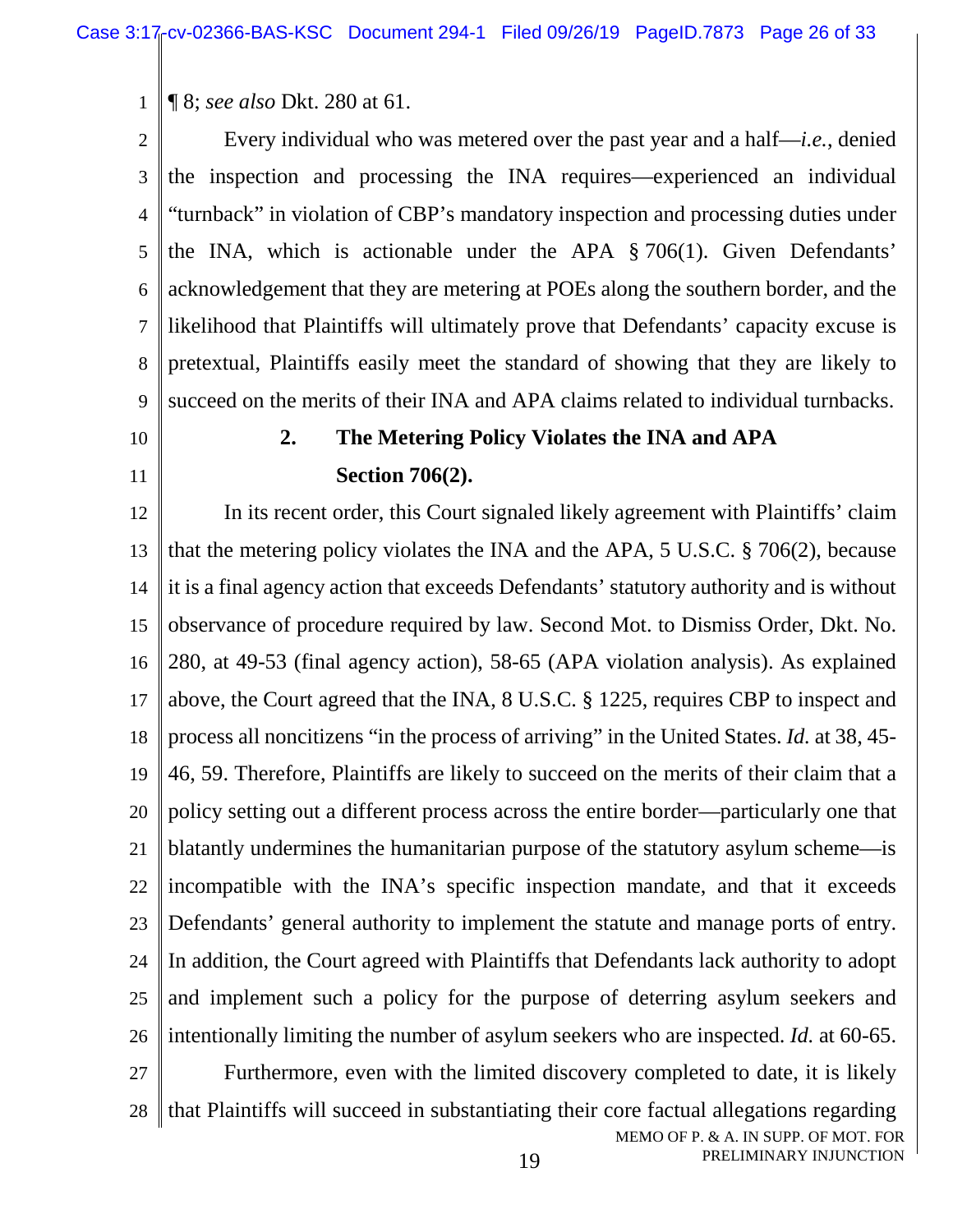1  $\mathfrak{D}$ 3 4 5 6 7 8 9 10 11 12 13 the metering policy. As detailed above, Defendants concede that they have a borderwide practice called "metering" that is memorialized in guidance distributed to all ports. *See supra* section A. They have implemented this guidance and they are in fact metering on a border-wide basis. Ex.  $3 \nparallel 6$ ; Ex.  $4 \nparallel 6-8$ ; Ex.  $5 \nparallel 4$  (Hidalgo); Ex. 7 ¶ 14 (El Paso); Ex. 8 ¶ 5 (San Diego); Ex. 14 ¶ 10 (Brownsville); Ex. 22 ¶ 7 (Laredo); Ex. 23 at 2-5; Ex. 24 at 11, 15-22; Ex. 47 ¶ 8 (Calexico). Moreover, Defendants' guidance is written proof of a policy that, at a minimum, encompasses metering, and that satisfies the statutory definition of a "final agency action." *Bennett v. Spear*, 520 U.S. 154, 177-78 (1997) (defining "final agency action.") And lastly, as described in detail above, *supra* section A, Plaintiffs are likely to succeed in demonstrating that Defendants' claims of lack of capacity are pretextual and that the metering policy is based on the unlawful goal of deterring and restricting the number of asylum seekers who present themselves at POEs.

14

### **3. The Metering Policy Violates the Due Process Clause.**

15 16 17 18 19 20 21 22 23 24 Because Plaintiffs have statutory rights under the INA and Sections 706(1) and 706(2) of the APA, Dkt. 280 at 76, they cannot be deprived of those rights without due process, which this Court has already held protects them. As with the statutory claims, the Court has made clear that it agrees with Plaintiffs' understanding of the law underlying their constitutional claims. *Id.* at 69-77. If Plaintiffs show that Defendants "failed to discharge their mandatory duties under the relevant [statutory] provisions," Plaintiffs simultaneously prove a due process violation. *Id.* at 77. Plaintiffs have already established a likelihood of success on the merits of their statutory claims, thereby also establishing a likelihood of success on the merits of their due process claim.<sup>9</sup>

<sup>26</sup> 27 28 <sup>9</sup> If the Court concludes that Plaintiffs have not established a likelihood of success on the merits of their INA and APA claims, but that they have raised serious questions going to the merits of those claims under the *Cottrell* standard, then that finding should apply equally to the Plaintiffs' due process claims, which are grounded in the alleged statutory violations. *See* Dkt. 280, at 76 (citing *Graham v. Fed. Emergency Mgmt. Agency*, 149 F.3d 997, 1001 & n.2 (9th Cir. 1998)).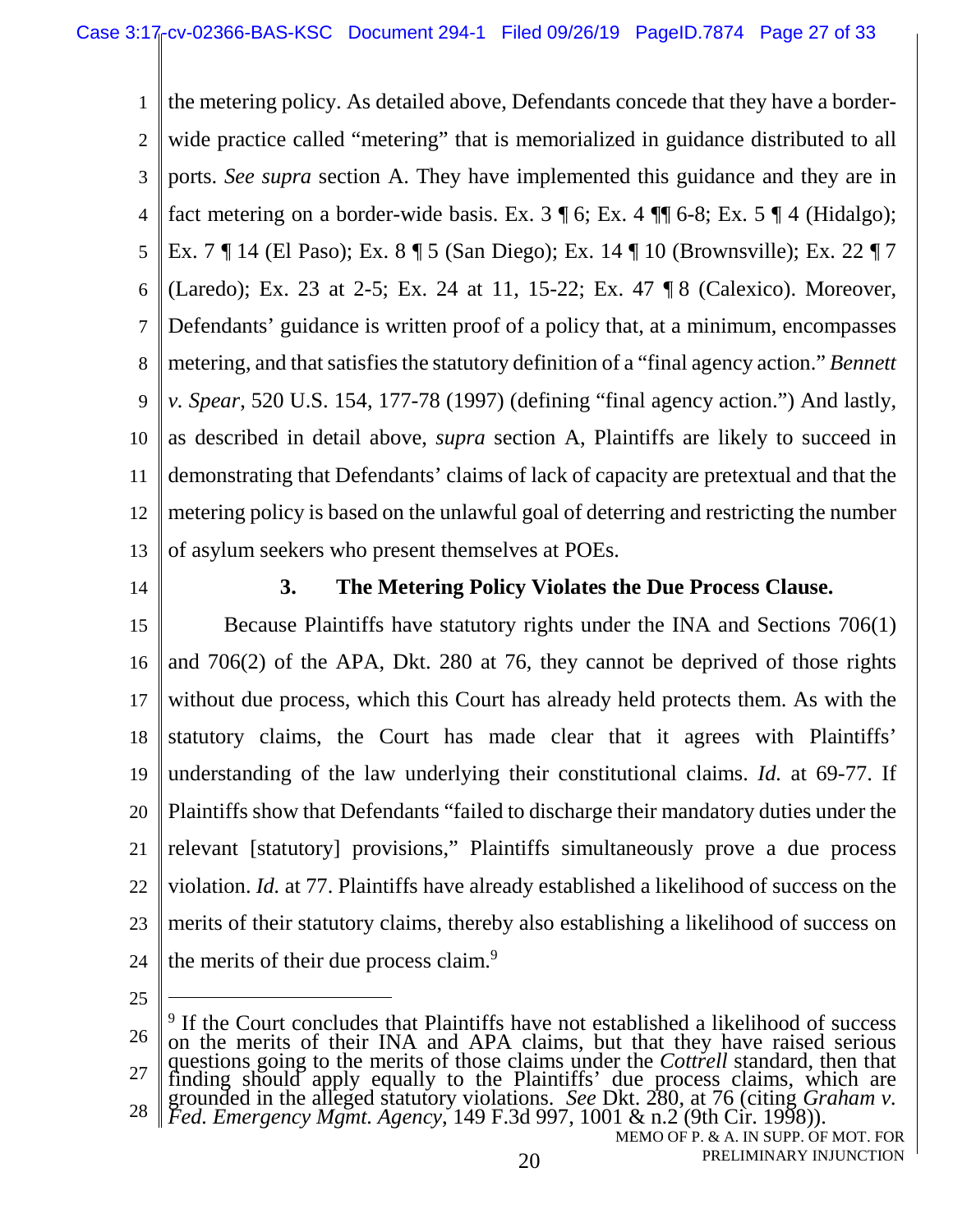1

2

# **C. The Balance of Equities Tips Sharply in Provisional Class Members' Favor and an Injunction Is in the Public Interest.**

3 4 5 6 7 In evaluating the final preliminary injunction factors—the balance of the equities and the public interest—a court "must balance the competing claims of injury and must consider the effect on each party of the granting or withholding of the request for relief," and "should pay particular regard for the public consequences in employing the extraordinary remedy of injunction." *Winter*, 555 U.S. at 376-77.

8 9 10 11 12 13 The effect on Defendants of granting this injunction is minimal. It would require the government simply to ensure that provisional class members remain eligible for asylum, which would have been the case had they not been subject to Defendants' illegal metering policy. It is hard to envision how requiring the Government to apply decades-old law to an identified group of people who relied on it entails any meaningful injury.

MEMO OF P. & A. IN SUPP. OF MOT. FOR 14 15 16 17 18 19 20 21 22 23 24 25 26 27 28 On the other hand, the effect on provisional class members of *not* granting this injunction would be severe and immediate. While Plaintiffs believe that the Asylum Ban, by its terms, should not apply to provisional class members because, in accordance with this Court's prior opinions, they "attempt[ed] to enter, or arrive[d] in the United States" at the time that they were subject to turnbacks, the Government does not appear to interpret the Ban in this way. Ex. 25. If, as expected, the Government were to apply the Asylum Ban to members of the provisional class because they did not cross the southern border prior to July 16, 2019, then all provisional class members would be ineligible for asylum. *Id.* Absent the requested injunction, provisional class members who are inspected and processed will be ineligible for asylum under the Ban, although the only reason they are deemed subject to the Ban is the Government's illegal use of metering. They face deportation to countries where they fear grave harm. *See supra*, Part I; *see also* Ex. 5 ¶¶ 2-3; Ex. 6 ¶¶ 2, 5, 12, 21; Ex. 7 ¶¶ 2, 4-5, 11-13, 20-22; Ex. 8 ¶¶ 3-4, 7, 9; Ex. 9 ¶ 4; Ex. 10 ¶¶ 4-8, 15-18; Ex. 11 ¶¶ 5-7; Ex. 12 ¶¶ 2-6, 16; Ex. 13 at 1; Ex. 14 ¶¶ 3-7, 11; Ex.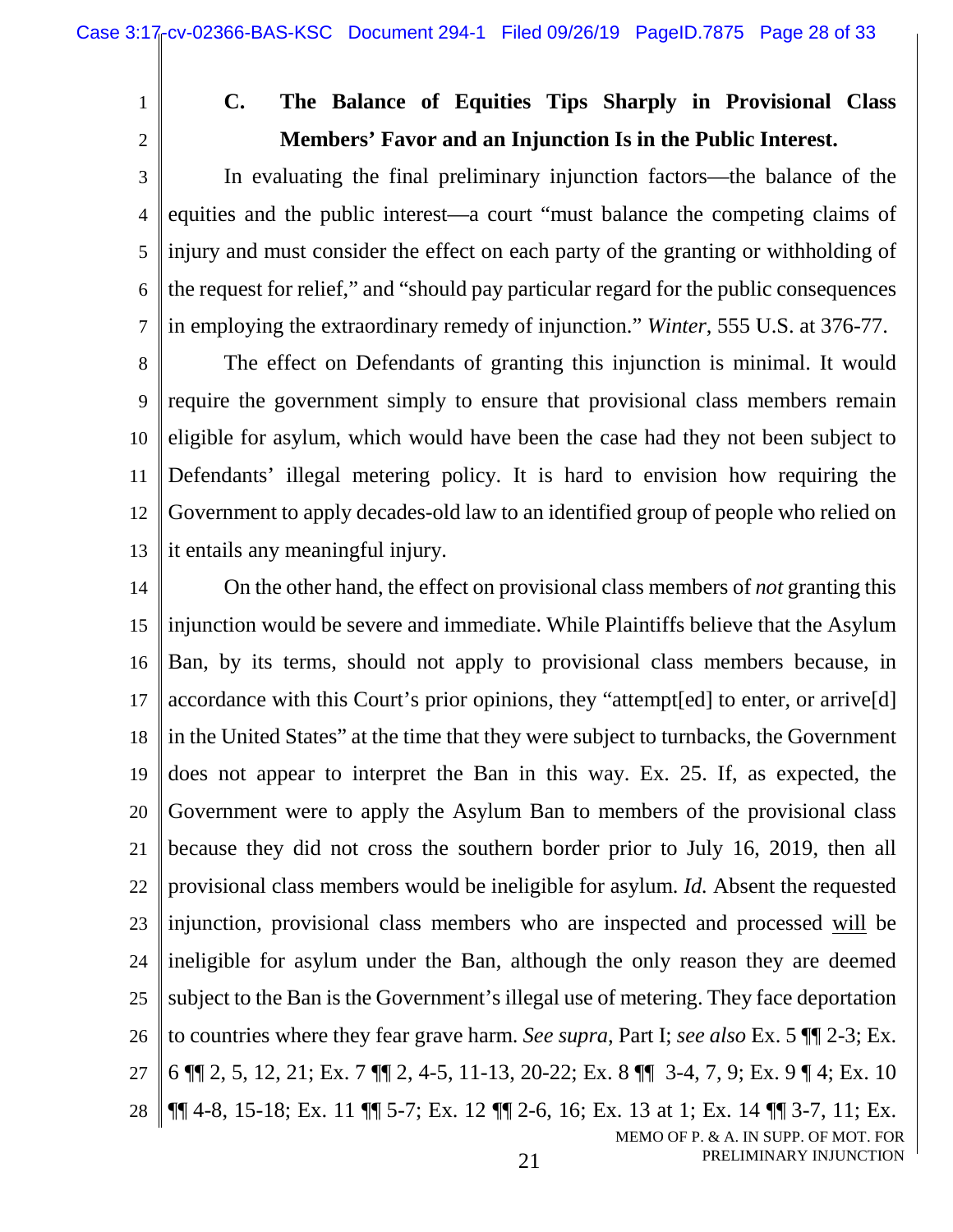1 15 ¶¶ 2-3, 11; Ex. 16 ¶¶ 2-6, 10, 13; Ex. 17 ¶¶ 2, 4-6, 15; Ex. 18 ¶¶ 2, 4, 10, 13; Ex. 19 ¶¶ 2, 4-5; Ex. 20 ¶¶ 2, 4-7; Ex. 21 ¶¶ 2, 5-8; Ex. 22 ¶¶ 2, 4, 11-12; Ex. 48 ¶ 12.

3 4 5 6 7 8 9 10 11 Moreover, it is in the public interest to "ensur[e] that 'statutes enacted by [their] representatives' are not imperiled by executive fiat," or a combination of fiats, as in this case. *E. Bay Sanctuary Covenant v. Trump*, 932 F.3d 742, 779 (9th Cir. 2018) (citation omitted); *see also Small v. Avanti Health Sys., LLC*, 661 F.3d 1180, 1197 (9th Cir. 2011) ("[T]he public interest favors applying federal law correctly."); *Ramirez v. U.S. Immigration & Customs Enf't*, 310 F. Supp. 3d 7, 33 (D.C. Cir. 2018) (finding that where agency discretion "has been clearly constrained by Congress[,] [t]he public interest surely does not cut in favor of permitting an agency to fail to comply with a statutory mandate").

12 13 14 15 16 17 18 19 20 21 22 23 As this Court recognized in its Second Motion to Dismiss Order, the government is required by statute to provide asylum seekers access to the U.S. asylum process. *See* 8 U.S.C. § 1158(a)(1) ("*Any* [noncitizen] who is physically present in the United States or who *arrives in* the United States . . . , irrespective of such [noncitizen's] status, may apply for asylum[.]") (emphasis added). To the extent Defendants' metering policy forecloses access to that statutorily guaranteed process through newly determined ineligibility criteria that affect provisional class members, the public interest is served by issuing a preliminary injunction that preserves their eligibility for asylum pending a determination on the merits of the metering policy. Finally, "preventing [noncitizens] from being wrongfully removed, particularly to countries where they are likely to face substantial harm," clearly is in the public interest. *Nken v. Holder*, 556 U.S. 418, 436 (2009).

24

2

25 Thus, the balance of the equities and the public interest strongly favor granting preliminary injunctive relief to provisional class members.

- 26
- 
- 27
- 28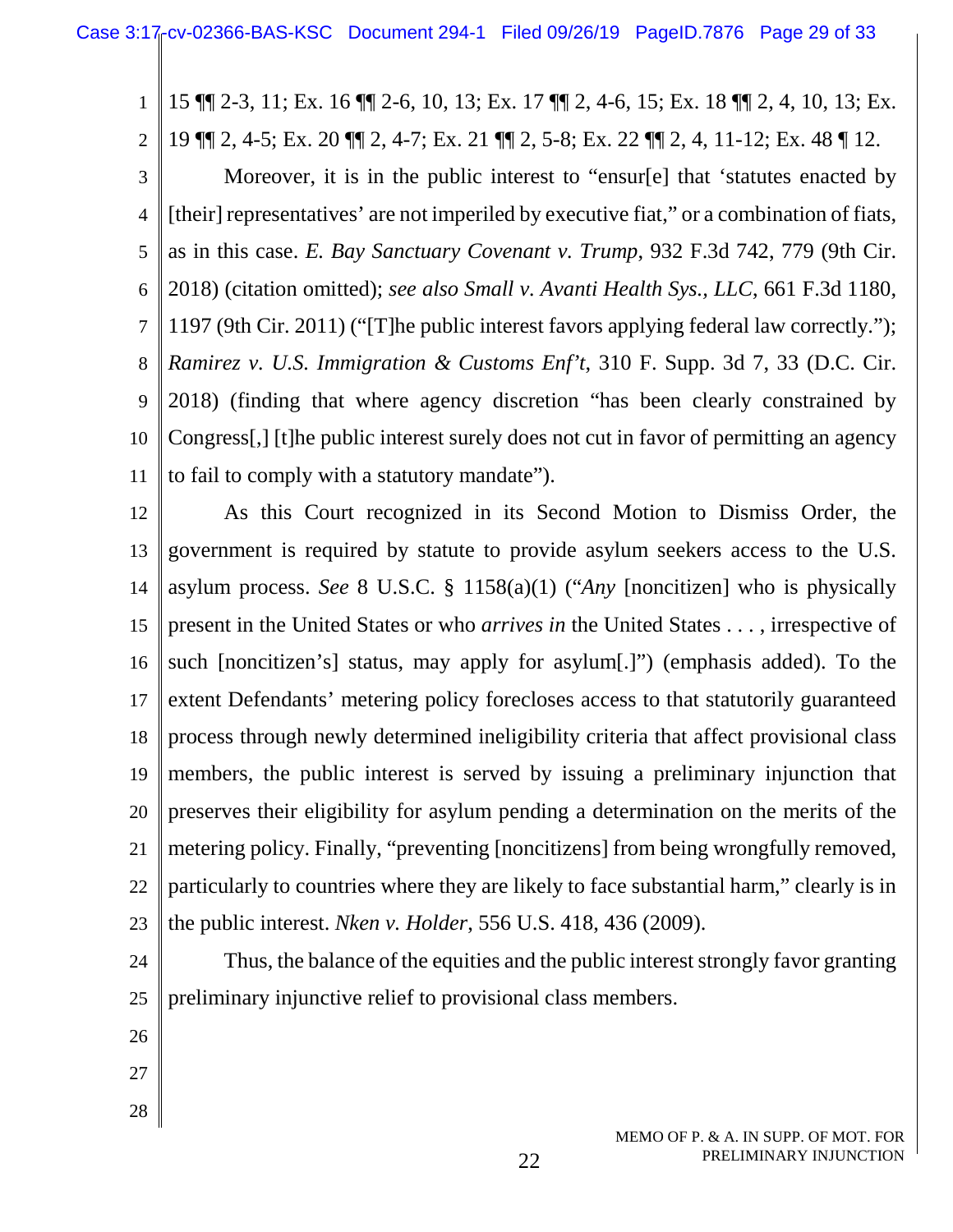1 2

3

**II. The All Writs Act Independently Authorizes the Court to Prevent the Government from Prematurely Extinguishing Provisional Class Members' Claims Through the Asylum Ban.** 

4 5 6 7 8 9 10 11 12 13 14 The All Writs Act ("AWA") separately authorizes the limited relief Plaintiffs seek, in order to preserve the court's jurisdiction to adjudicate the claims before it despite the government's attempt to extinguish them. See 28 U.S.C. § 1651(a) (authorizing courts to "issue all writs necessary or appropriate in aid of their respective jurisdictions and agreeable to the usages and principles of law"). The Act encompasses a federal court's power "to preserve [its] jurisdiction or maintain the status quo by injunction pending review of an agency's action through the prescribed statutory channels," *F.T.C. v. Dean Foods Co.*, 384 U.S. 597, 604 (1966), and it "should be broadly construed," *Hamilton v. Nakai,* 453 F.2d 152, 157 (9th Cir. 1972) to "achieve all rational ends of law," *California v. M&P Investments*, 46 F. App'x 876, 878 (9th Cir. 2002) (quoting *Adams v. United States,* 317 U.S. 269, 273 (1942)).

15 16 17 18 19 20 21 22 23 24 25 26 Whereas a "traditional" injunction requires a party to state a claim, an AWA injunction requires only that a party point to a threat to the integrity of some ongoing or prospective proceeding, or of some past order or judgment. *Klay v. United Healthgroup, Inc.*, 376 F.3d 1092, 1097 (11th Cir. 2004) (a court may enjoin almost any conduct "which, left unchecked, would have . . . the practical effect of diminishing the court's power to bring the litigation to a natural conclusion."). Thus, to issue an AWA injunction—simply preserving the court's jurisdiction over the pending metering-related claims—the Court need not satisfy itself that there is a likelihood of success on the merits on those claims. *See Wagner v. Taylor*, 836 F.2d 566, 571-72 (D.C. Cir. 1987) (showing of irreparable injury suffices); *Arctic Zero, Inc. v. Aspen Hills, Inc.*, 2018 WL 2018115, at \*5 (S.D. Cal. May 1, 2018) (distinguishing AWA injunction from traditional preliminary injunction).

MEMO OF P. & A. IN SUPP. OF MOT. FOR PRELIMINARY INJUNCTION 27 28 Accordingly, the Ninth Circuit has explicitly permitted courts to enjoin proceedings commenced after the federal court's assertion of jurisdiction, to ensure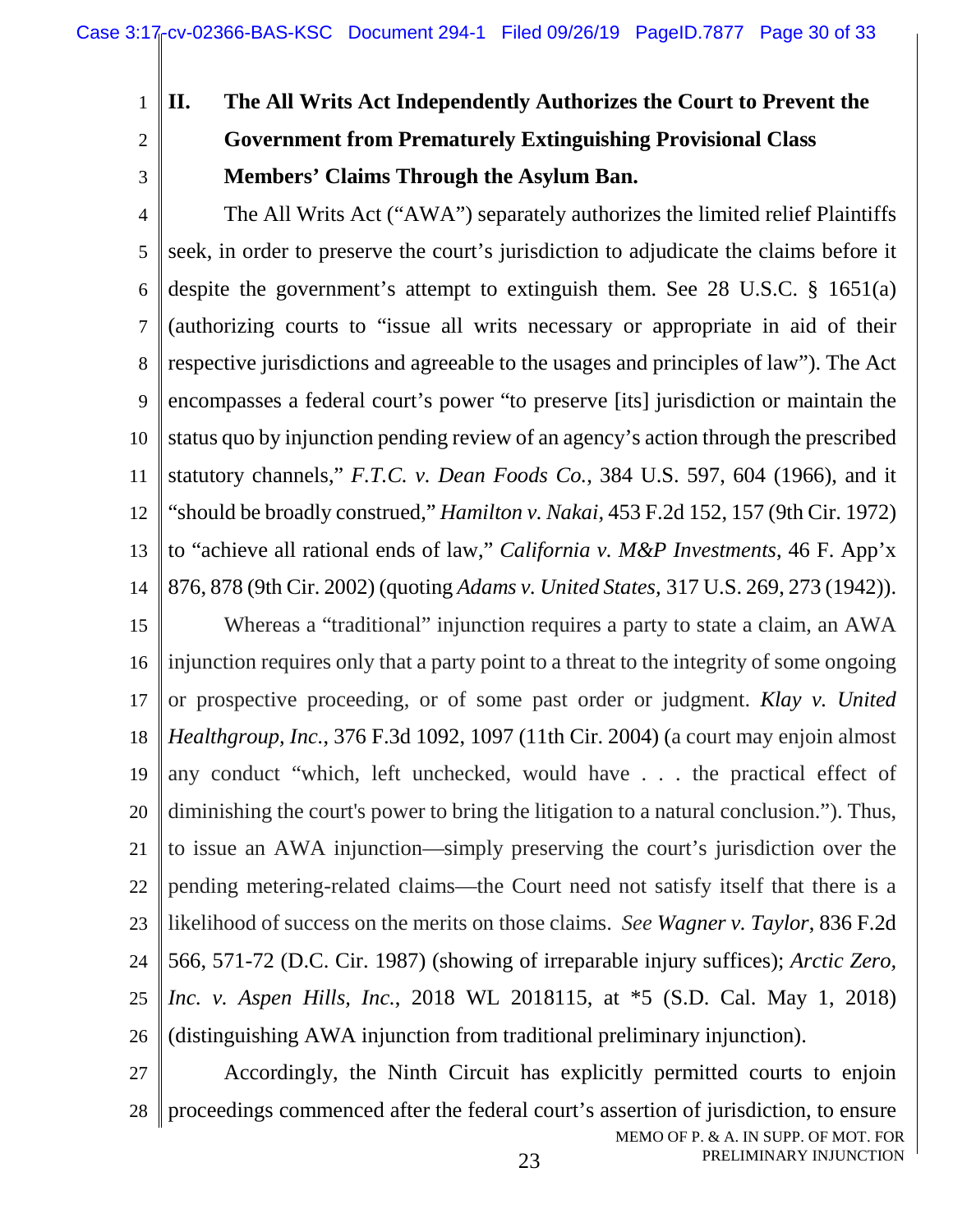1  $\mathfrak{D}$ 3 4 5 6 7 8 9 10 11 adequate judicial review. *See Securities and Exch. Comm'n v. G.C. George Sec., Inc.* 637 F.2d 685, 687–88 (9th Cir. 1981) (AWA authorized district court to stay administrative proceeding involving issues related to a settlement over which the district court retained jurisdiction). The AWA is so broad as to authorize a district court to enjoin parties from bringing parallel litigation if it would disrupt the proper adjudication of pending cases before the court. *See In re Baldwin-United Corp. (Single Premium Deferred Annuities Ins. Litig.), 770 F.2d 328, 333 (2d Cir. 1985)*<sup>10</sup> And, it unambiguously applies in the immigration context. The Second Circuit has used the All Writs Act to stay an order of deportation "in order to safeguard the court's appellate jurisdiction," in order to preserve its ability to hear subsequent appeals by the Petitioner. *Michael v. INS*, 48 F.3d 657, 664 (2d Cir. 1995).

12 13 14 15 Thus, the Court is authorized under the AWA to issue the limited injunction Plaintiffs seek merely to preserve its jurisdiction over the claims that have been pending before the court for over three years, and to prevent the government from unfairly and prematurely extinguishing those plausibly pled claims.

16

### **III. CONCLUSION**

17 18 19 20 21 Absent an injunction pursuant to either *Winter* or *Cottrell*, or an order pursuant to the All Writs Act that preserves the status quo, provisional class members will suffer irreparable harm. The court should issue an order preventing Defendants from applying the Asylum Ban to provisional class members because they were illegally metered before the effective date of the Asylum Ban.

22

23 WHEREFORE, Plaintiffs respectfully ask this Court to enter an injunction preventing Defendants from applying the Asylum Ban to provisional class members

<sup>25</sup> 26 27 28 Indeed, equitable powers under the AWA are so broad so as to authorize preservation of the status quo, even while the predicate assertion of federal jurisdiction is contested, let alone as here, where it is undisputed. *See Astrazeneca Pharm. LP v. Burwell*, 197 F. Supp. 3d 53 (D.D.C. 2016) ("If the court may eventually have jurisdiction of the substantive claim, the court's incidental equitable jurisdiction . . . gives the court authority to impose a temporary restraint in order to preserve the status quo pending ripening of the claim for judicial review.").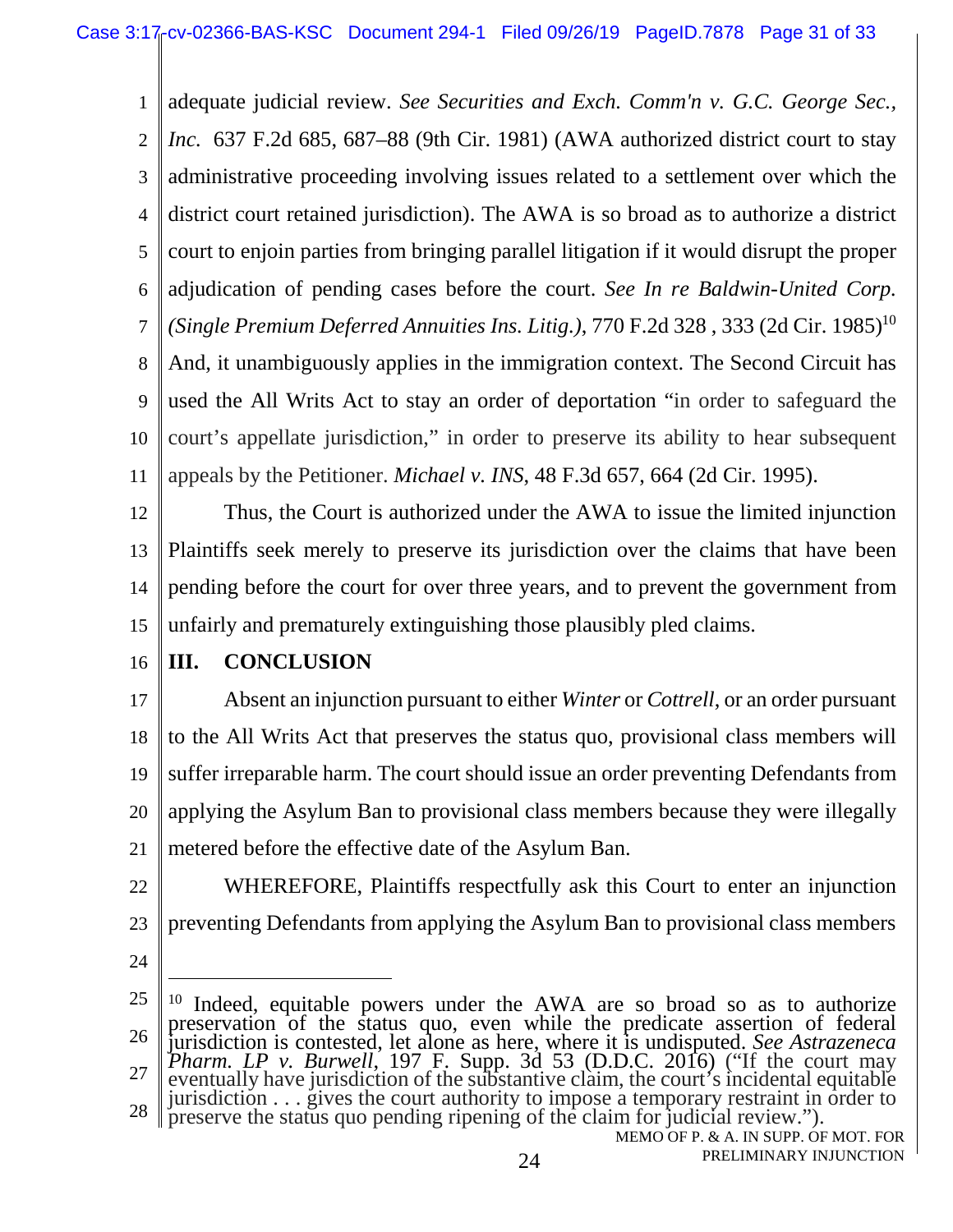| $\mathbf{1}$   | who were metered prior to July 16, 2019. |                                                  |
|----------------|------------------------------------------|--------------------------------------------------|
| $\overline{2}$ | Dated: September 26, 2019                | <b>MAYER BROWN LLP</b>                           |
| 3              |                                          | Matthew H. Marmolejo<br>Ori Lev                  |
| $\overline{4}$ |                                          | Stephen S. Medlock                               |
| 5              |                                          | <b>SOUTHERN POVERTY LAW</b>                      |
| 6              |                                          | <b>CENTER</b><br><b>Melissa Crow</b>             |
| 7              |                                          | Mary Bauer                                       |
| 8              |                                          | Sarah Rich<br>Rebecca Cassler                    |
| 9              |                                          |                                                  |
| 10             |                                          | CENTER FOR CONSTITUTIONAL<br><b>RIGHTS</b>       |
| 11             |                                          | <b>Baher Azmy</b>                                |
| 12             |                                          | Ghita Schwarz<br>Angelo Guisado                  |
| 13             |                                          | AMERICAN IMMIGRATION                             |
| 14             |                                          | <b>COUNCIL</b>                                   |
| 15             |                                          | <b>Karolina Walters</b>                          |
| 16             |                                          |                                                  |
| 17             |                                          | By: /s/ Stephen M. Medlock<br>Stephen M. Medlock |
| 18             |                                          | <b>Attorneys for Plaintiffs</b>                  |
| 19             |                                          |                                                  |
| 20             |                                          |                                                  |
| 21             |                                          |                                                  |
| $22\,$         |                                          |                                                  |
| 23             |                                          |                                                  |
| 24             |                                          |                                                  |
| 25             |                                          |                                                  |
| 26             |                                          |                                                  |
| $27\,$         |                                          |                                                  |
| 28             |                                          |                                                  |
|                |                                          |                                                  |